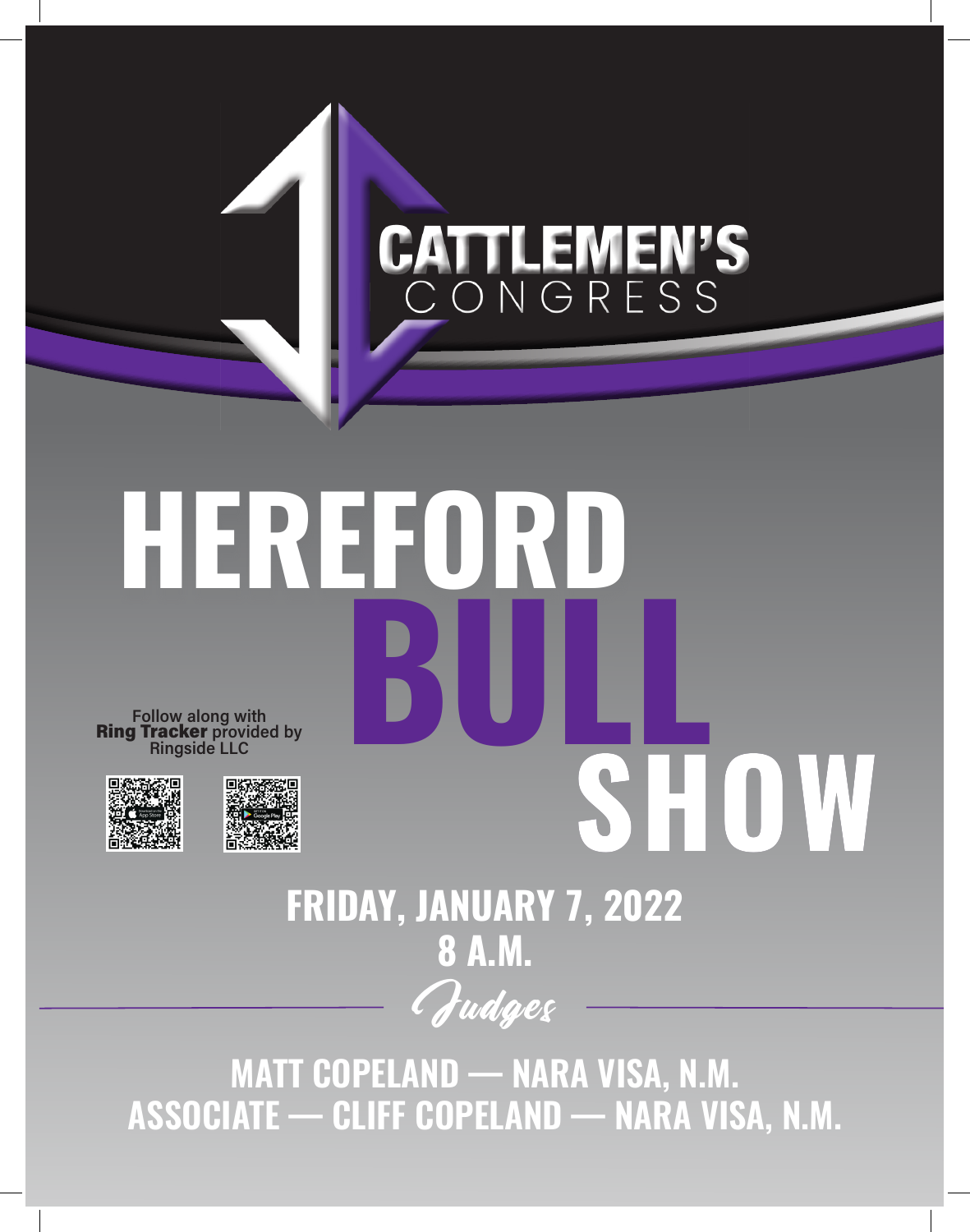| 2.6                                         | <b>BW</b><br>2.8          | <b>WW</b><br>53     | YW<br>86                                   | <b>DMI</b><br>0.2 | SC<br>1.0      | <b>SCF</b><br>16.5    | MМ<br>25                                                                 | <b>MCE</b><br>1.8 | <b>MCW</b><br>90                                                                         | <b>UDDR</b><br>1.23 | <b>TEAT</b><br>1.25                                              | <b>CW</b><br>67 | <b>FAT</b><br>0.015                 | <b>REA</b><br>0.39 | <b>MARB</b><br>0.11                   | <b>BMI</b><br>352 | BII<br>422       | <b>CHB</b><br>113 |            |
|---------------------------------------------|---------------------------|---------------------|--------------------------------------------|-------------------|----------------|-----------------------|--------------------------------------------------------------------------|-------------------|------------------------------------------------------------------------------------------|---------------------|------------------------------------------------------------------|-----------------|-------------------------------------|--------------------|---------------------------------------|-------------------|------------------|-------------------|------------|
| Class 01 - Horned Spring Bull Calf          |                           |                     |                                            |                   |                |                       |                                                                          |                   |                                                                                          |                     |                                                                  |                 |                                     |                    | (Calved 5/2/2021 through 5/7/2021)    |                   | <b>SC</b>        | <b>WT</b>         | <b>WDA</b> |
|                                             |                           |                     | 30516 MTM 2296 714 THE HULK 120 ET         |                   |                |                       | 5/7/2021                                                                 |                   | 44292795                                                                                 |                     | UPS SENSATION 2296 ET                                            |                 |                                     |                    | H BL MOCHA 714 ET                     |                   |                  |                   |            |
|                                             | $5.7$ 1.5                 | 52                  | 79<br>BRED BY:                             |                   | $0.0$ 0.7 18.1 |                       | 32                                                                       | 3.4               | 92<br>MATTHEW MURPHY- CALHOUN, GA<br>OWNED BY: MATTHEW MURPHY, CALHOUN, GA               | 1.20                | 1.20                                                             | 61              | 0.002                               | 0.53               | 0.01                                  | 373               | 435<br>32.0      | 100               |            |
|                                             |                           |                     | 30520 MTM 2296 714 ARCHIMEDES 123 ET       |                   |                |                       | 5/2/2021                                                                 |                   | 44292794                                                                                 |                     | UPS SENSATION 2296 ET                                            |                 |                                     |                    | H BL MOCHA 714 ET                     |                   |                  |                   |            |
| 5.7                                         | 1.5                       | 52                  | 79<br>BRED BY:                             |                   | $0.0$ 0.7 18.1 |                       | 32                                                                       | 3.4               | 92<br>MATTHEW MURPHY- CALHOUN, GA<br>OWNED BY: MATTHEW MURPHY, CALHOUN, GA               | 1.20                | 1.20                                                             | 61              | 0.002                               | 0.53               | 0.01                                  | 373               | 435<br>35.0      | 100               |            |
|                                             |                           |                     | 30521 B&C MIGHTY OPTION 1217J              |                   |                |                       | 5/2/2021                                                                 |                   | 44252722                                                                                 |                     | B&C STOCK OPTION 6026D ET                                        |                 |                                     |                    | B&C MS MIGHTY 8022F                   |                   |                  |                   |            |
|                                             | $2.2$ $2.8$               | 50                  | 79<br>BRED BY:                             |                   | 0.0 1.0        | 19.0                  | 32                                                                       | 3.9               | 78<br>AUSTIN LANE BREEDING- MIAMI, TX<br>OWNED BY: AUSTIN LANE BREEDING, MIAMI, TX       | 1.10                | 1.10                                                             |                 | 67 0.002                            | 0.55               | 0.18                                  | 401               | 473<br>30.0      | 126               |            |
| <b>Class 02 - Horned Spring Bull Calves</b> |                           |                     |                                            |                   |                |                       |                                                                          |                   |                                                                                          |                     |                                                                  |                 |                                     |                    | (Calved 3/3/2021 through 4/8/2021)    |                   |                  |                   |            |
| 31219 BF LOGIC 1115                         | $-1.3$ 3.4                | 55                  | 89<br>BRED BY:                             |                   | $0.2$ 1.5      | 13.7                  | 4/8/2021<br>32<br>OWNED BY: BURNS FARMS, PIKEVILLE, TN                   | 0.1               | 44266285<br>104<br>YE OLE MCDONALDS FARM- GRAND RAPIDS, MI                               | 1.10                | CHEZ/PUGH/HARA LOGIC 8815F ET MF 1605 FRIEDA BELLE 5F ET<br>1.10 |                 | 56 -0.018                           | 0.50               | 0.04                                  | 304               | 368<br>34.5      | 96                |            |
| $-2.1$                                      | 4.4                       | 62                  | 30524 FCC RAGWEED 193 ET<br>90<br>BRED BY: | 0.3               | 1.1            | 17.2 37               | 4/2/2021<br>WILL FREKING- ALPHA, MN<br>OWNED BY: WILL FREKING, ALPHA, MN | 0.3               | 44301669<br>112                                                                          | 1.10                | ECR WHO MAKER 210 ET<br>1.20                                     |                 | 82 -0.008                           | 0.75               | ECR MISS SENSATION 4328 ET<br>$-0.04$ | 381               | 447<br>36.0      | 117               |            |
| 30526 S POP A TOP 141J<br><b>GE EPDs</b>    | $1.0$ 2.7                 | 60                  | 95<br>BRED BY:                             |                   | $0.8$ 1.1      | 12.9                  | 3/21/2021<br>29                                                          | 1.6               | 44289018<br>129<br>SIDWELL HEREFORDS- CARR, CO<br>OWNED BY: SIDWELL HEREFORDS, CARR, CO. | 1.30                | BR BELLE AIR E133 ET<br>1.30                                     |                 | 79 -0.018                           | 0.70               | S MISS ADVANCE 6028<br>0.16           | 313               | 389<br>37.5      | 125               |            |
|                                             |                           | 30527 S STONER 138J |                                            |                   |                |                       |                                                                          |                   | 3/21/2021 44289014 BR RIP WHEELER E092 ET                                                |                     |                                                                  |                 |                                     |                    | S MISS ADVANCE 5060                   |                   |                  |                   |            |
|                                             | 4.5 3.9<br><b>GE EPDs</b> |                     | 54 92<br>BRED BY:                          |                   |                |                       | 0.4 1.3 17.9 34                                                          | 5.4               | 117<br>SIDWELL HEREFORDS- CARR, CO<br>OWNED BY: SIDWELL HEREFORDS, CARR, CO.             | 1.30                |                                                                  |                 | 1.20 76 0.008 0.45 0.16 388 462 131 |                    |                                       |                   | 33.0             |                   |            |
|                                             |                           |                     |                                            |                   |                |                       | 3/20/2021 44289007                                                       |                   |                                                                                          |                     |                                                                  |                 | BR RIP WHEELER E092 ET              |                    | S 7163 DOMINETTE 1181                 |                   |                  |                   |            |
| 30528 S BODEE 135J                          |                           |                     |                                            |                   |                |                       |                                                                          |                   |                                                                                          |                     |                                                                  |                 |                                     |                    |                                       |                   |                  |                   |            |
| <b>GE EPDs</b>                              | $1.9$ $3.6$               |                     | 62 98<br>BRED BY:                          |                   |                |                       | $0.5$ 1.7 12.3 27 4.0                                                    |                   | 109<br>SIDWELL HEREFORDS- CARR, CO<br>OWNED BY: SIDWELL HEREFORDS, CARR, CO.             | 1.10                |                                                                  |                 | 1.10 82 0.042                       |                    | $0.70$ $0.23$ 313                     |                   | 396 137<br>37.0  |                   |            |
|                                             |                           |                     | 30529 PPF DISPATCH 19J                     |                   |                |                       |                                                                          |                   | 3/19/2021 44270754 SR DISPATCH 638F                                                      |                     |                                                                  |                 |                                     |                    | WR CH MISS THROTTLE 2D ET             |                   |                  |                   |            |
|                                             | $0.0$ 3.8                 | 61                  | 99<br>BRED BY:                             |                   |                | $0.3$ $0.9$ $19.0$ 29 | PIED PIPER FARMS- HAMLIN, TX<br>OWNED BY: PIED PIPER FARMS, HAMLIN, TX   | 1.0               | 87                                                                                       | 1.20                | 1.20 83 -0.018  0.72  0.07  411  485  136                        |                 |                                     |                    |                                       |                   | 37.5             |                   |            |
|                                             | $2.9$ 2.1                 |                     | 30537 B&C EL SENSATION 1207J<br>47 79      |                   |                | $-0.3$ 0.8 17.9 29    | 3/5/2021                                                                 | 2.3               | 44252686<br>85                                                                           | 1.20                | B&C EL JEFE 7086E<br>1.20                                        |                 | 57  0.002                           | 0.22               | B&C MS TOP SENSATION 7110             |                   | 0.06 370 432 108 |                   |            |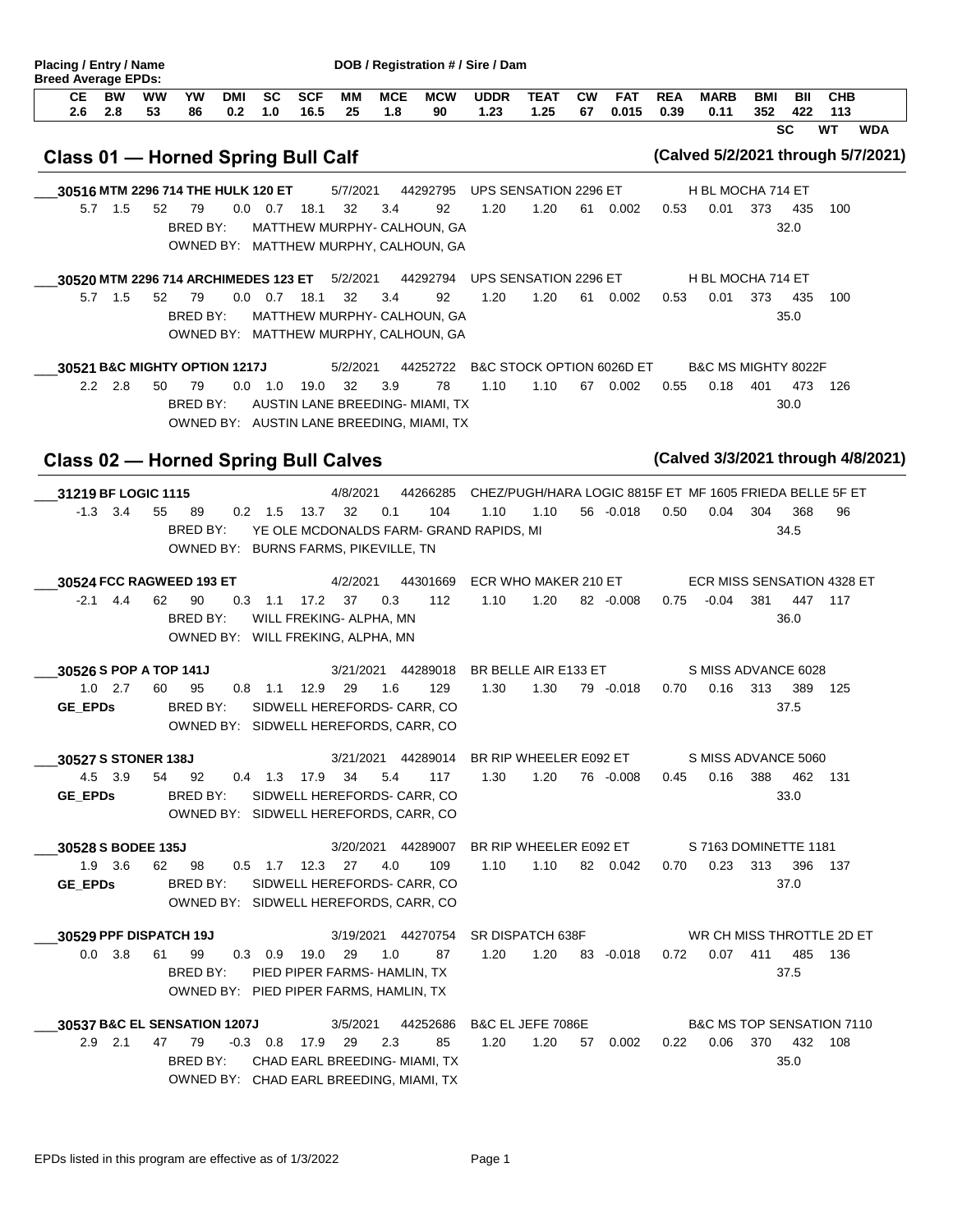| Placing / Entry / Name<br><b>Breed Average EPDs:</b> |                  |          |                    |                     |                  |                                                                          |                 |                   | DOB / Registration # / Sire / Dam                                                                                                     |                     |                            |                 |                     |                    |                                                       |            |                 |                   |            |
|------------------------------------------------------|------------------|----------|--------------------|---------------------|------------------|--------------------------------------------------------------------------|-----------------|-------------------|---------------------------------------------------------------------------------------------------------------------------------------|---------------------|----------------------------|-----------------|---------------------|--------------------|-------------------------------------------------------|------------|-----------------|-------------------|------------|
| CЕ<br>2.6                                            | <b>BW</b><br>2.8 | ww<br>53 | YW<br>86           | <b>DMI</b><br>0.2   | <b>SC</b><br>1.0 | <b>SCF</b><br>16.5                                                       | MМ<br>25        | <b>MCE</b><br>1.8 | <b>MCW</b><br>90                                                                                                                      | <b>UDDR</b><br>1.23 | <b>TEAT</b><br>1.25        | <b>CW</b><br>67 | <b>FAT</b><br>0.015 | <b>REA</b><br>0.39 | <b>MARB</b><br>0.11                                   | BMI<br>352 | BII<br>422      | <b>CHB</b><br>113 |            |
|                                                      |                  |          |                    |                     |                  |                                                                          |                 |                   |                                                                                                                                       |                     |                            |                 |                     |                    |                                                       |            | <b>SC</b>       | <b>WT</b>         | <b>WDA</b> |
| 30538 BK CMCC JILLIONAIRE J115 ET                    | $-2.0$ 4.0       | 57       | 99<br>BRED BY:     |                     | $0.3$ 0.9        | 9.7                                                                      | 3/3/2021<br>25  | $-3.2$            | 44300439<br>118<br>BUCK CATTLE COMPANY- MADILL, OK<br>OWNED BY: MOORE CATTLE CO, MADILL, OK                                           | 1.10                | KLD EB TRUMP D58<br>1.10   | 82              | 0.002               | 0.71               | BK DISTINCTIVE POINTS 641D ET<br>$-0.08$              | 266        | 320<br>34.5     | 119               |            |
| <b>Horned Champion Spring Bull Calf</b>              |                  |          |                    |                     |                  |                                                                          |                 |                   |                                                                                                                                       |                     |                            |                 |                     |                    |                                                       |            |                 |                   |            |
| <b>Horned Reserve Champion Spring Bull Calf</b>      |                  |          |                    | From classes: 01 02 |                  |                                                                          |                 |                   |                                                                                                                                       |                     |                            |                 |                     |                    |                                                       |            |                 |                   |            |
| <b>Class 03 - Polled Spring Bull Calves</b>          |                  |          |                    |                     |                  |                                                                          |                 |                   |                                                                                                                                       |                     |                            |                 |                     |                    | (Calved 5/2/2021 through 6/17/2021)                   |            |                 |                   |            |
| 30584 PCH SMARTY PANTS 6011                          |                  |          |                    |                     |                  |                                                                          | 6/17/2021       |                   | 44277892 DR 187R MCCLINTOCK 620D                                                                                                      |                     |                            |                 |                     |                    | <b>GRAYHORSE TIMELESS 72C</b>                         |            |                 |                   |            |
|                                                      |                  |          | BRED BY:           |                     |                  |                                                                          |                 |                   | PARKER CATTLE AND LAND COMPANY LLC- HARRAH, OK<br>OWNED BY: PARKER CATTLE AND LAND COMPANY LLC, HARRAH, OK                            |                     |                            |                 |                     |                    |                                                       |            | 32.5            |                   |            |
| 30586 JEB NEXT GEN 52J<br>0.9                        | 2.7              | 52       | 83<br>BRED BY:     |                     | $0.2 \quad 0.9$  | 12.8<br>EMMA BISHOP- ROCKWALL, TX<br>OWNED BY: EMMA BISHOP, ROCKWALL, TX | 5/20/2021<br>28 | 0.9               | 44300327<br>99                                                                                                                        | 1.30                | JEB WINFRED 78E ET<br>1.30 |                 | 70 -0.008           | 0.42               | JEB M6 GOGGLE 24DET<br>0.02                           | 299        | 358<br>33.0     | 110               |            |
| 30587 JDH THE GAMBLER 145J                           |                  |          |                    |                     |                  |                                                                          | 5/3/2021        |                   | 44256023                                                                                                                              |                     |                            |                 |                     |                    | HFR JCG AUGUSTUS 286W 1818 ET JDH MISS CASH FLOW 145C |            |                 |                   |            |
| GE_EPDs                                              | $0.5$ 3.9        | 54       | 84<br>BRED BY:     |                     | $0.0 \quad 0.8$  | 14.5<br>JOSEPH HALE-SAPULPA, OK<br>OWNED BY: JOSEPH HALE, SAPULPA, OK    | 28              | 3.3               | 103                                                                                                                                   | 1.20                | 1.20                       |                 | 67 0.052            | 0.41               | $-0.08$                                               | 317        | 375<br>39.5     | 94                |            |
| 30588 ADE D87 HAMMER 1085 ET                         |                  |          |                    |                     |                  |                                                                          | 5/2/2021        |                   | 44280298                                                                                                                              |                     | KLD RW MARKSMAN D87 ET     |                 |                     |                    | H W4 PARNELLA 0333 ET                                 |            |                 |                   |            |
|                                                      | $0.2$ 4.4        | 49       | 82<br>BRED BY:     |                     | $0.1 \quad 0.8$  | 10.1                                                                     | 29              | 2.9               | 103<br>ALEXIS D EUDY- HARRISBURG, NC<br>OWNED BY: ALEXIS D EUDY, HARRISBURG, NC                                                       | 1.10                | 1.20                       |                 | 64 0.012            | 0.36               | $-0.05$                                               | 251        | 302<br>35.0     | 97                |            |
| <b>Class 04 - Polled Spring Bull Calves</b>          |                  |          |                    |                     |                  |                                                                          |                 |                   |                                                                                                                                       |                     |                            |                 |                     |                    | (Calved 3/12/2021 through 4/27/2021)                  |            |                 |                   |            |
| 30589 CME 12C ARIAT 1068                             | $1.4$ 4.5        | 60       | 99<br>BRED BY:     |                     | $0.1 \quad 0.9$  |                                                                          | 8.1 23          | 2.5               | 4/27/2021  44289704  H RST MAT CATAPULT 12C ET<br>132<br>COURTNEY M EUDY- HARRISBURG, NC<br>OWNED BY: COURTNEY M EUDY, HARRISBURG, NC | 1.20                | 1.20                       |                 | 77 -0.028           | 0.58               | <b>H RW GYPSY 1102</b><br>$-0.03$                     |            | 248 308<br>33.0 | 124               |            |
| 30599 MCM G16 JERICHO J36 ET<br><b>GE EPDs</b>       | $-1.5$ 3.3       |          | 72 122<br>BRED BY: |                     | $0.7\quad 0.9$   | 19.1                                                                     | 4/5/2021<br>30  | 1.9               | 44300184 LOEWEN GENESIS G16 ET<br>116<br>STANLEY J MCMAHON & SONS-AYR, NE<br>OWNED BY: STANLEY J MCMAHON & SONS, AYR, NE              | 1.20                | 1.10                       |                 | 86 0.072            | 0.68               | TH 42B 148B DOMINETTE 329D                            | 0.37 425   | 33.0            | 532 157           |            |
| 31214 PSC SCC DOUBLE DOWN 1023 ET                    |                  |          |                    |                     |                  |                                                                          | 4/2/2021        |                   | 44301548 CH HIGH ROLLER 756 ET                                                                                                        |                     |                            |                 |                     |                    | MCKY VICTORIA 4311 ET                                 |            |                 |                   |            |
|                                                      | $-1.8$ 4.6       | 63       | 99<br>BRED BY:     |                     |                  | $0.2$ $0.3$ $11.8$ $24$ $-2.3$                                           |                 |                   | 117<br>ALLIE SCHRAMMEL- ORLANDO, OK<br>OWNED BY: SCHRAMMEL CATTLE COMPANY, ORLANDO, OK<br>PERRY SHOW CATTLE, STILLWATER, OK           | 1.10                | 1.00                       |                 | 80 -0.008           | 0.68               | 0.00                                                  | 304        | 31.0            | 372 126           |            |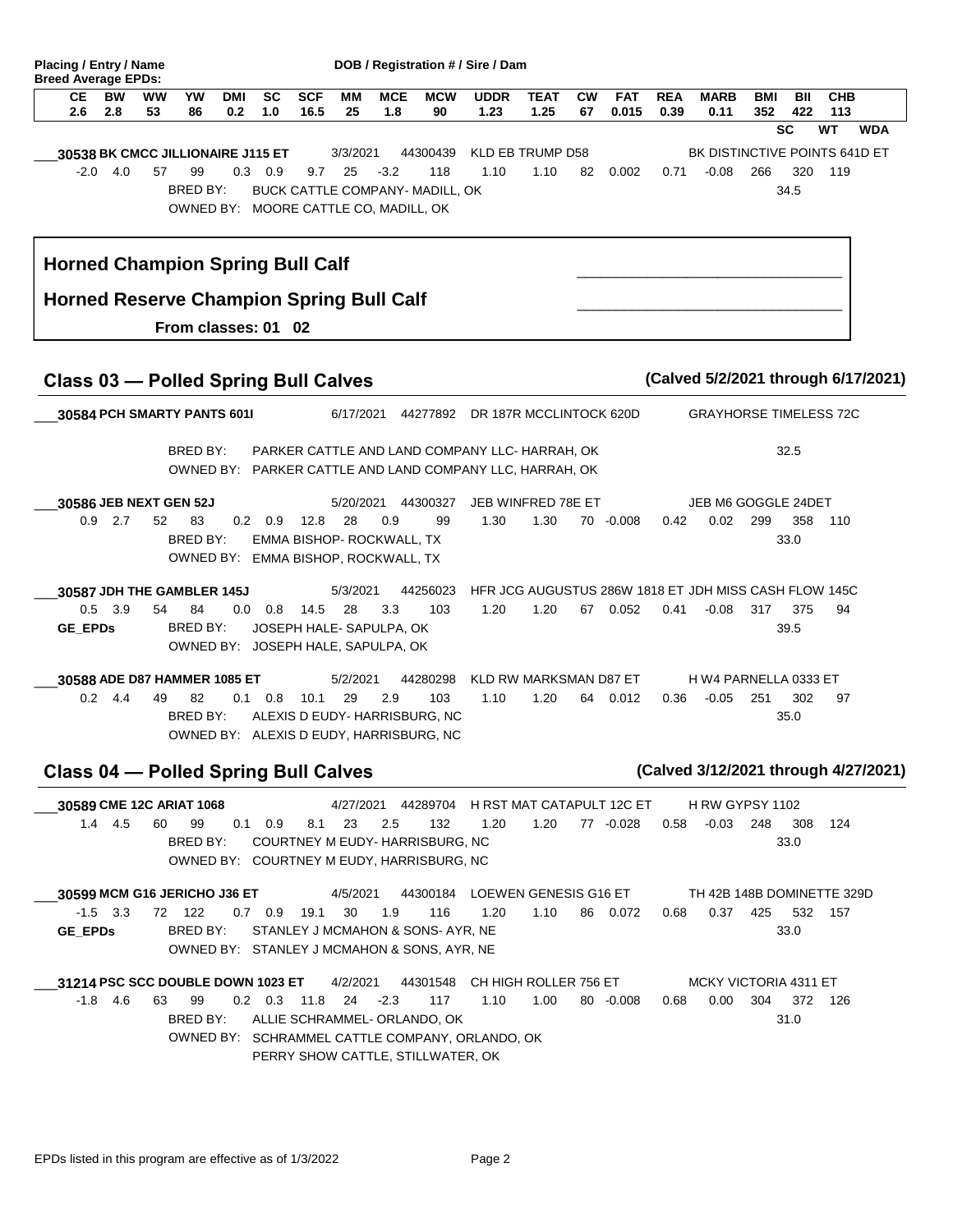| Placing / Entry / Name<br><b>Breed Average EPDs:</b> |           |    |          |            |                 |            |               |                                      |                                              | DOB / Registration # / Sire / Dam        |                        |           |            |            |                                                          |     |                  |                  |            |
|------------------------------------------------------|-----------|----|----------|------------|-----------------|------------|---------------|--------------------------------------|----------------------------------------------|------------------------------------------|------------------------|-----------|------------|------------|----------------------------------------------------------|-----|------------------|------------------|------------|
| <b>CE</b>                                            | <b>BW</b> | ww | YW       | <b>DMI</b> | <b>SC</b>       | <b>SCF</b> | MМ            | <b>MCE</b>                           | <b>MCW</b>                                   | <b>UDDR</b>                              | <b>TEAT</b>            | <b>CW</b> | <b>FAT</b> | <b>REA</b> | <b>MARB</b>                                              | BMI | BII              | <b>CHB</b>       |            |
| 2.6                                                  | 2.8       | 53 | 86       | 0.2        | 1.0             | 16.5       | 25            | 1.8                                  | 90                                           | 1.23                                     | 1.25                   | 67        | 0.015      | 0.39       | 0.11                                                     | 352 | 422<br><b>SC</b> | 113<br><b>WT</b> | <b>WDA</b> |
|                                                      |           |    |          |            |                 |            |               |                                      |                                              |                                          |                        |           |            |            |                                                          |     |                  |                  |            |
| 30602 SG KME 9106 JACE J68                           |           |    |          |            |                 |            | 3/28/2021     |                                      | 44274862                                     |                                          | H LAR DEBERARD 9106 ET |           |            |            | DELHAWK SWEET FIRE 6E ET                                 |     |                  |                  |            |
| 1.8                                                  | 4.2       | 64 | 96       | 0.9        | 0.7             | 11.8       | 24            | 0.9                                  | 117                                          | 1.30                                     | 1.30                   |           | 74 -0.028  | 0.55       | $-0.06$                                                  | 271 | 336              | 93               |            |
| <b>GE EPDs</b>                                       |           |    | BRED BY: |            |                 |            |               | KAYANN ECK- PUTNAM, OK               |                                              |                                          |                        |           |            |            |                                                          |     | 32.5             |                  |            |
|                                                      |           |    |          |            |                 |            |               | OWNED BY: SQUARE G RANCH, THOMAS, OK |                                              |                                          |                        |           |            |            |                                                          |     |                  |                  |            |
|                                                      |           |    |          |            |                 |            |               | KAYANN ECK, PUTNAM, OK               |                                              |                                          |                        |           |            |            |                                                          |     |                  |                  |            |
| 30604 HAPP 1812 JACKSON 49J                          |           |    |          |            |                 |            |               |                                      | 3/18/2021 44272047                           |                                          |                        |           |            |            | CMCC DA COWBOY POINTS 695C HAPP 9T LADY VICTORIA 1812 ET |     |                  |                  |            |
| 3.6                                                  | 1.2       | 53 | 83       |            | $0.2 \quad 1.5$ | 20.0       | 28            | 2.4                                  | 93                                           | 1.20                                     | 1.30                   |           | 62 0.032   | 0.41       | 0.26                                                     | 406 | 488              | 119              |            |
|                                                      |           |    | BRED BY: |            |                 |            |               |                                      | HAPP HEREFORDS- MENDOTA, IL                  |                                          |                        |           |            |            |                                                          |     | 38.0             |                  |            |
|                                                      |           |    |          |            |                 |            |               |                                      | OWNED BY: HALEIGH B FERGUSON, SMITHTON, MO   |                                          |                        |           |            |            |                                                          |     |                  |                  |            |
| 30531 FTZS DIGNIFIED 104J                            |           |    |          |            |                 |            | 3/16/2021     |                                      | 44297099                                     |                                          |                        |           |            |            | T/R BPF AMERICANCLASSIC 561CETPURPLE NORA 47F            |     |                  |                  |            |
| $-4.9$                                               | 5.7       | 60 | 97       | 0.3        | 0.4             |            | $9.2$ 28 -1.8 |                                      | 122                                          | 1.10                                     | 1.10                   | 81        | 0.002      | 0.71       | $-0.03$                                                  | 264 | 324              | 121              |            |
|                                                      |           |    | BRED BY: |            |                 |            |               | FITZ GENETICS- PERRY, OK             |                                              |                                          |                        |           |            |            |                                                          |     | 30.5             |                  |            |
|                                                      |           |    |          |            |                 |            |               | OWNED BY: FITZ GENETICS, PERRY, OK   |                                              |                                          |                        |           |            |            |                                                          |     |                  |                  |            |
|                                                      |           |    |          |            |                 |            |               |                                      |                                              |                                          |                        |           |            |            |                                                          |     |                  |                  |            |
| 30605 VH JERICHO 175 ET                              |           |    |          |            |                 |            |               |                                      | 3/12/2021 44273159                           |                                          | H DEBERARD 7454 ET     |           |            |            | VH MISS CINDY LU 504                                     |     |                  |                  |            |
| $-1.8$                                               | 6.0       | 62 | 100      | 0.5        | 1.1             | 13.7       | 29            | 3.0                                  | 125                                          | 1.20                                     | 1.20                   | 73        | 0.022      | 0.71       | $-0.11$                                                  | 309 | 370              | 95               |            |
|                                                      |           |    | BRED BY: |            |                 |            |               | KAMRYN OAKES-TALOGA, OK              |                                              |                                          |                        |           |            |            |                                                          |     | 33.0             |                  |            |
|                                                      |           |    |          |            |                 |            |               | OWNED BY: KAMRYN OAKES, TALOGA, OK   |                                              |                                          |                        |           |            |            |                                                          |     |                  |                  |            |
| 30606 EF LF 4106 TIMELESS 33Z 06J                    |           |    |          |            |                 |            | 3/12/2021     |                                      | 44293498                                     |                                          | JDH VICTOR 719T 33Z ET |           |            |            | LF TRF L51P MS TEMPTRESS 4106                            |     |                  |                  |            |
| $-0.6$                                               | 3.1       | 65 | 106      |            | $0.3 \quad 0.9$ | 16.8       | 28            | 0.6                                  | 100                                          | 1.20                                     | 1.20                   |           | 81 -0.028  | 0.56       | $-0.05$                                                  | 371 | 441              | 124              |            |
| <b>GE EPDs</b>                                       |           |    | BRED BY: |            |                 |            |               |                                      |                                              | STEPHEN GARRETT LORENZEN- GEORGETOWN, IL |                        |           |            |            |                                                          |     | 35.0             |                  |            |
|                                                      |           |    |          |            |                 |            |               |                                      | OWNED BY: EDENBURN FAMILY FARM, PENFIELD, IL |                                          |                        |           |            |            |                                                          |     |                  |                  |            |

LORENZEN FARMS, CHRISMAN, IL

### **Class 05 — Polled Spring Bull Calves (Calved 3/2/2021 through 3/10/2021)**

-0.2 4.0 63 99 0.5 0.6 8.6 27 -1.0 109 1.20 1.20 79 0.002 **30607 TG CH HIGH TIME 189 ET** 3/10/2021 44271436 CH HIGH ROLLER 756 ET  $-0.2$  4.0 63 99 0.5 0.6 8.6 27  $-1.0$ 30607 TG CH HIGH TIME 189 ET BRED BY: TG CATTLE- TUTTLE, OK 247 0.66 0.01 313 117 37.0 CH MS ALYSSA 752 ET OWNED BY: CURRY HEREFORDS, MCALESTER, OK

1.20 79 0.052 **30608 BR GKB SILVERADO J031 ET** 3/8/2021 44239808 LOEWEN GENESIS G16 ET 5.1 73 124 30 -1.6 0.5 1.8 17.6 2.5 121 1.20 1.20 79  $\overline{\phantom{a}}$ **GE\_EPDs** BRED BY: BARBER RANCH- CHANNING, TX 398 0.51 0.34 504 151 39.0 BR BELLE 4082 ET OWNED BY: BARBER RANCH, CHANNING, TX GKB HEREFORDS, WAXAHACHIE, TX

1.30 75 0.032 **30609 SLC 30F ROCKY 12J ET** 3/6/2021 44272253 NST GAT H 54B RAY 30F ET 1.8 50 79 28 5.5 0.2 0.5 14.9 3.3 117 1.20 1.30 75 30609 SLC 30F ROCKY 12J ET **GE\_EPDs** BRED BY: CORY STUMPF- COLUMBIA, IL 0.57 0.21 348 419 132 33.0 GEN-LOR RIANNA 5109 1200 ET OWNED BY: CORY STUMPF, COLUMBIA, IL

1.10 82 0.042 **30610 HL STIMULUS 2108 ET** 3/5/2021 44249795 NJW 79Z Z311 ENDURE 173D ET 3.2 61 102 22 4.0 0.3 0.8 17.5 0.4 99 1.10 1.10 82 30610 HL STIMULUS 2108 ET **GE\_EPDs** BRED BY: HADLEY HARRISON- MONTAGUE, CA 0.59 0.24 391 477 146 40.0 H JSS KELLY 6719 ET OWNED BY: HOFFMAN HEREFORDS, THEDFORD, NE HANNAH HARRISON, MONTAGUE, CA STELLPFLUG CATTE CO LLC, GLENROCK, WY HADLEY HARRISON, MONTAGUE, CA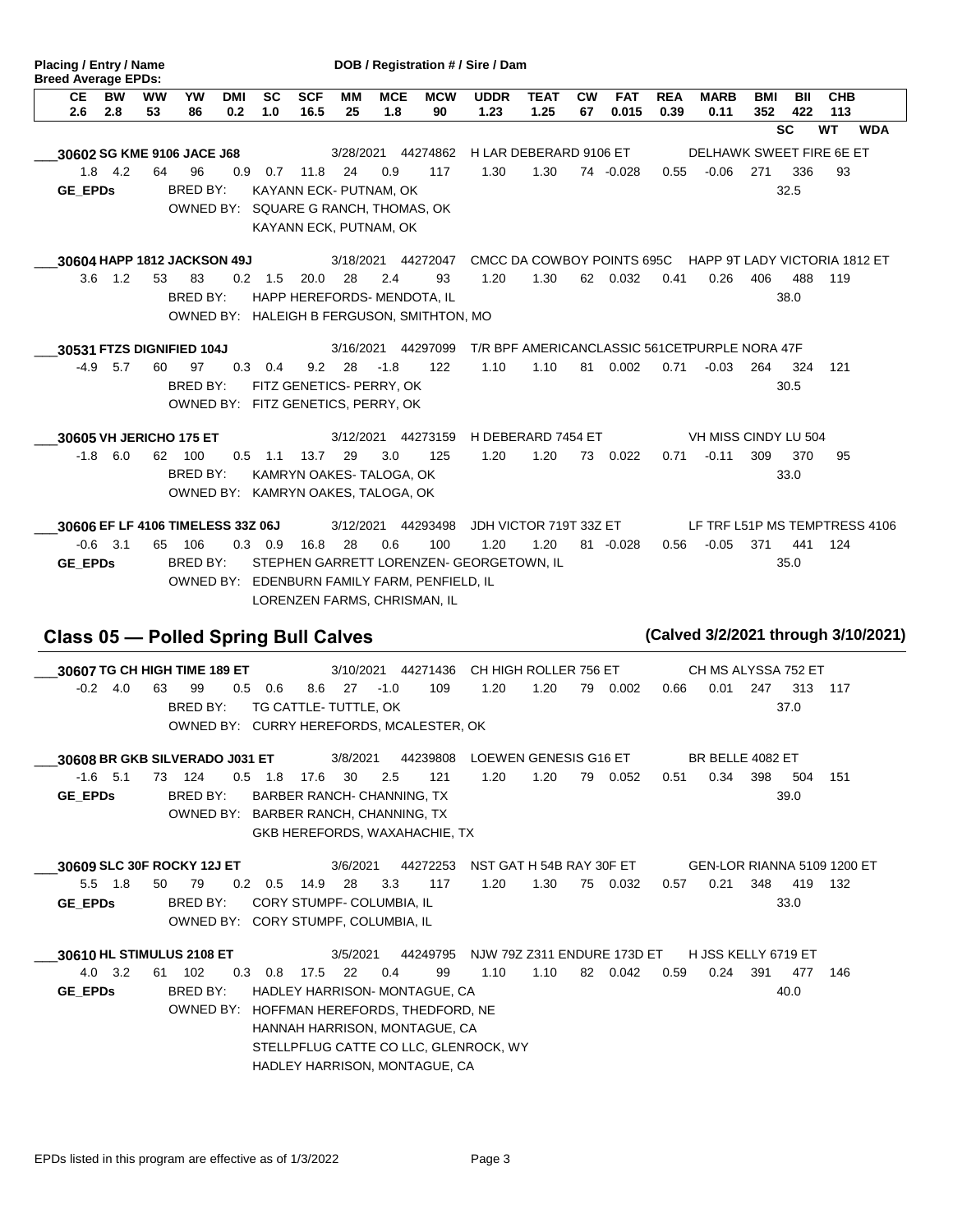| <b>CE</b><br><b>BW</b><br>2.6      |     |          |                 |                   |                  |                    |          |                                    |                                            | DOB / Registration # / Sire / Dam        |                     |                 |                     |                    |                                                            |                   |            |                   |            |
|------------------------------------|-----|----------|-----------------|-------------------|------------------|--------------------|----------|------------------------------------|--------------------------------------------|------------------------------------------|---------------------|-----------------|---------------------|--------------------|------------------------------------------------------------|-------------------|------------|-------------------|------------|
|                                    | 2.8 | ww<br>53 | <b>YW</b><br>86 | <b>DMI</b><br>0.2 | <b>SC</b><br>1.0 | <b>SCF</b><br>16.5 | ΜМ<br>25 | <b>MCE</b><br>1.8                  | <b>MCW</b><br>90                           | <b>UDDR</b><br>1.23                      | <b>TEAT</b><br>1.25 | <b>CW</b><br>67 | <b>FAT</b><br>0.015 | <b>REA</b><br>0.39 | <b>MARB</b><br>0.11                                        | <b>BMI</b><br>352 | BII<br>422 | <b>CHB</b><br>113 |            |
|                                    |     |          |                 |                   |                  |                    |          |                                    |                                            |                                          |                     |                 |                     |                    |                                                            |                   | <b>SC</b>  | <b>WT</b>         | <b>WDA</b> |
| 30611 SHR 101 MIRROR IMAGE 2112 ET |     |          |                 |                   |                  |                    | 3/5/2021 |                                    | 44299370                                   |                                          |                     |                 |                     |                    | T/R BPF AMERICANCLASSIC 561CETCECC MRP STOCKMANS IMAGE 205 |                   |            |                   |            |
| -8.3                               | 6.5 | 59       | 98              |                   | $0.3 \quad 0.6$  | 11.0               | 32       | $-2.5$                             | 118                                        | 1.20                                     | 1.20                | 79              | $-0.008$            | 0.69               | $-0.02$                                                    | 289               | 350        | 120               |            |
|                                    |     |          | BRED BY:        |                   |                  |                    |          |                                    |                                            | HUMPHREYS FARM AND RANCH-MONTGOMERY, TX  |                     |                 |                     |                    |                                                            |                   | 35.5       |                   |            |
|                                    |     |          |                 |                   |                  |                    |          |                                    | OWNED BY: ZACHARY A SCHNEIDER, AQUILLA, TX |                                          |                     |                 |                     |                    |                                                            |                   |            |                   |            |
| 30612 LF NA LEADER 14              |     |          |                 |                   |                  |                    | 3/5/2021 |                                    | 44269097                                   | KJ BJ 309C LEADER 182F                   |                     |                 |                     |                    | LF 2130 MS ACHIEVER 5063                                   |                   |            |                   |            |
| $-2.5$                             | 5.1 | 70       | 113             | 0.6               | 1.1              | 16.6               | 25       | $-0.9$                             | 110                                        | 1.10                                     | 1.10                | 92              | 0.062               | 0.90               | 0.11                                                       | 380               | 466        | 137               |            |
| <b>GE EPDs</b>                     |     |          | BRED BY:        |                   |                  |                    |          |                                    |                                            | STEPHEN GARRETT LORENZEN- GEORGETOWN. IL |                     |                 |                     |                    |                                                            |                   | 34.0       |                   |            |
|                                    |     |          |                 |                   |                  |                    |          | OWNED BY: NATURES ACRES, SALEM, IL |                                            |                                          |                     |                 |                     |                    |                                                            |                   |            |                   |            |
|                                    |     |          |                 |                   |                  |                    |          | LORENZEN FARMS, CHRISMAN, IL       |                                            |                                          |                     |                 |                     |                    |                                                            |                   |            |                   |            |
| 30618 HSS ALYSSAS SECRET J32       |     |          |                 |                   |                  |                    | 3/2/2021 |                                    | 44312822                                   | <b>GN FORWARD PROGRESS 181</b>           |                     |                 |                     |                    | <b>SLC DIAMOND 718 ET</b>                                  |                   |            |                   |            |
| 2.0                                | 2.8 | 52       | 86              |                   | $0.1 \quad 0.7$  | 12.1               | 23       | 3.1                                | 93                                         | 1.20                                     | 1.30                | 72              | 0.002               | 0.48               | 0.08                                                       | 295               | 358        | 122               |            |
|                                    |     |          | BRED BY:        |                   |                  |                    |          | SYDNEY HODGE- RAMONA, OK           |                                            |                                          |                     |                 |                     |                    |                                                            |                   | 33.0       |                   |            |
|                                    |     |          |                 |                   |                  |                    |          | OWNED BY: SYDNEY HODGE, RAMONA, OK |                                            |                                          |                     |                 |                     |                    |                                                            |                   |            |                   |            |

#### **From classes: 03 04 05**

#### **Class 06 — Horned Junior Bull Calves (Calved 2/5/2021 through 2/24/2021)**

#### 0.002 **30541 BACC 747 FUNDAMENTAL 114 ET** 2/24/2021 44283110 KLD RW MARKSMAN D87 ET 3.7 58 91 32 2.3 0.2 0.8 12.4 2.6 113 1.30 1.40 75 \_\_\_ BRED BY: MASON ALLAN- NOCONA, TX 302 0.64 -0.02 364 113 37.0 BACC 15U OLIVIA 747 ET OWNED BY: MASON ALLAN, NOCONA, TX

63 0.022 **30542 GKB EJE 6034 BRAVADO 1089** 2/15/2021 44236525 JCS GKB 240 CLAYTON 6034 4.4 54 87 28 -1.7 -0.1 1.1 18.5 -2.0 74 1.30 1.30 63  $\overline{\phantom{a}}$ BRED BY: GARY & KATHY BUCHHOLZ- WAXAHACHIE, TX 0.46 0.13 385 457 115 35.0 C 5280 RIBEYE LADY 6006 OWNED BY: ERIC ROSSON, MILFORD, TX GARY & KATHY BUCHHOLZ, WAXAHACHIE, TX

0.022 **30544 DR TOOLMAN 102** 2/7/2021 44286783 NJW 79Z 6589 TOOLBOX 220G ET DR TORI 604 3.4 67 105 31 -1.9 0.8 1.0 18.2 0.2 119 1.40 1.50 77 30544 DR TOOLMAN 102 BRED BY: WHITNEY STECKEL-TAYLOR, NE 0.56 0.08 378 459 109 37.0 OWNED BY: WHITNEY STECKEL, TAYLOR, NE

1.60 75 0.052 **30545 GKB 6034 CLAYTON 6068 1110** 2/6/2021 44231741 JCS GKB 240 CLAYTON 6034 \_\_\_ 2.9 58 95 42 5.2 0.3 1.1 23.9 2.8 95 1.40 1.60 75 **GE\_EPDs** BRED BY: GARY & KATHY BUCHHOLZ- WAXAHACHIE, TX 471 0.38 0.18 556 126 34.5 BOYD 108X DOREEN 6068 ET OWNED BY: GARY & KATHY BUCHHOLZ, WAXAHACHIE, TX

1.20 67 -0.008 **30546 JM NEW TREND PERFECTO 1J** 2/5/2021 44279912 LCX PERFECTO 11B ET \_\_\_ 1.9 58 87 33 5.6 0.3 0.7 20.3 4.9 85 1.20 1.20 67 BRED BY: JACEY MASSEY- WHEATLAND COUNTY, KS 408 0.59 0.04 479 106 34.0 H JB MC SPICE'S 1921 ET OWNED BY: JACEY MASSEY, WHEATLAND COUNTY, KS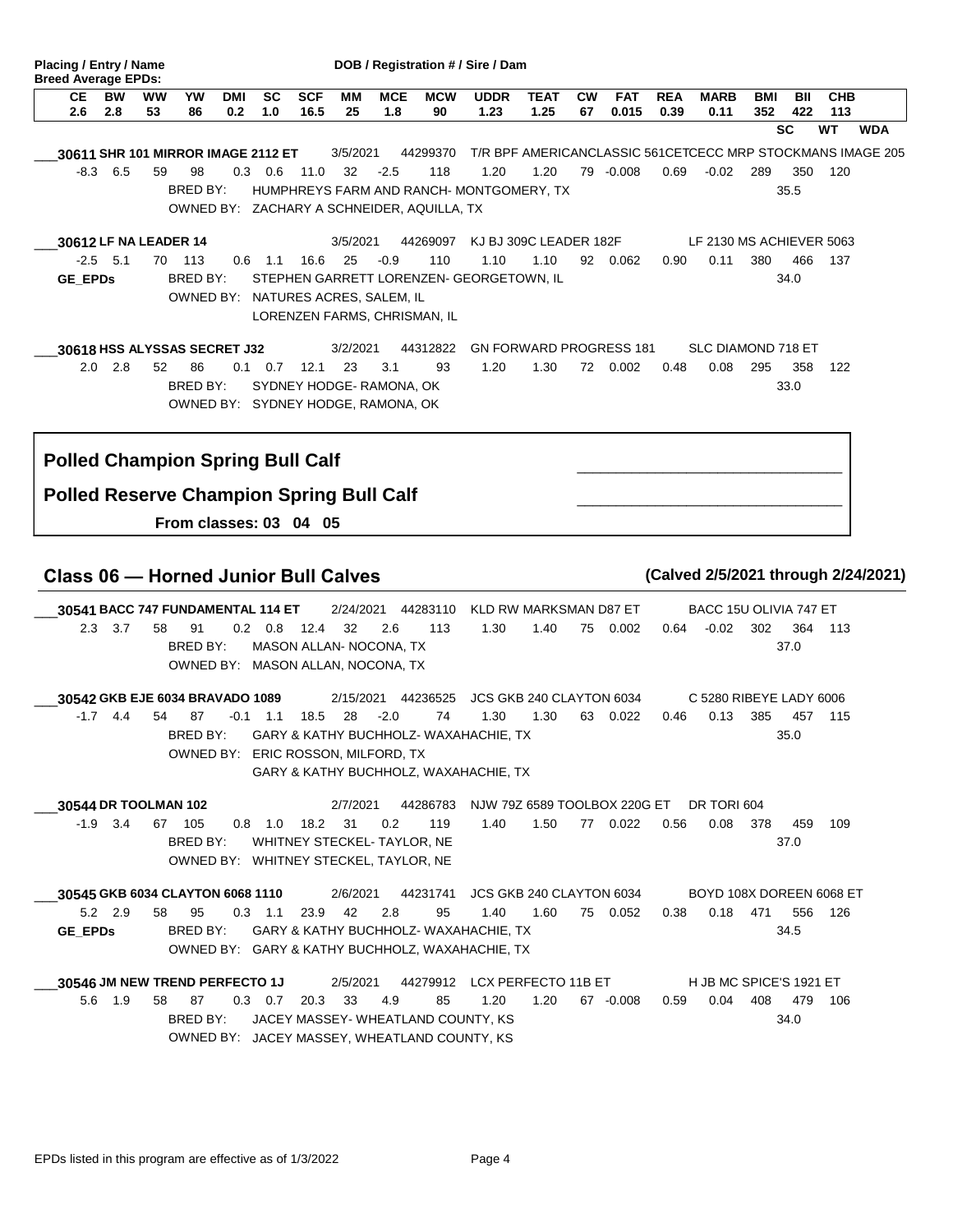| Placing / Entry / Name<br><b>Breed Average EPDs:</b> |           |                     |            |                 |            |          |                           |                                         | DOB / Registration # / Sire / Dam             |                              |           |            |            |                                     |            |                  |                  |            |
|------------------------------------------------------|-----------|---------------------|------------|-----------------|------------|----------|---------------------------|-----------------------------------------|-----------------------------------------------|------------------------------|-----------|------------|------------|-------------------------------------|------------|------------------|------------------|------------|
| <b>BW</b><br><b>CE</b>                               | <b>WW</b> | YW                  | <b>DMI</b> | <b>SC</b>       | <b>SCF</b> | MМ       | <b>MCE</b>                | <b>MCW</b>                              | <b>UDDR</b>                                   | <b>TEAT</b>                  | <b>CW</b> | <b>FAT</b> | <b>REA</b> | <b>MARB</b>                         | <b>BMI</b> | BII              | <b>CHB</b>       |            |
| 2.6<br>2.8                                           | 53        | 86                  | 0.2        | 1.0             | 16.5       | 25       | 1.8                       | 90                                      | 1.23                                          | 1.25                         | 67        | 0.015      | 0.39       | 0.11                                | 352        | 422<br><b>SC</b> | 113<br><b>WT</b> | <b>WDA</b> |
|                                                      |           |                     |            |                 |            |          |                           |                                         |                                               |                              |           |            |            |                                     |            |                  |                  |            |
| <b>Class 07 - Horned Junior Bull Calves</b>          |           |                     |            |                 |            |          |                           |                                         |                                               |                              |           |            |            | (Calved 1/7/2021 through 1/31/2021) |            |                  |                  |            |
| 30549 DEATSMAN BANKROLL 4J                           |           |                     |            |                 |            |          |                           | 1/31/2021 44249420                      | EXR BANKROLL 8130 ET                          |                              |           |            |            | <b>DEATSMAN SWEET SENSATION 356</b> |            |                  |                  |            |
| $3.3$ $2.0$                                          |           | 62 106              |            | $0.4$ 1.4       | 20.0       | 34       | 3.8                       | 105                                     | 1.30                                          | 1.30                         |           | 75 0.032   | 0.73       | 0.08                                | 417        | 495              | 123              |            |
|                                                      |           | BRED BY:            |            |                 |            |          |                           | COLLIN DEATSMAN- LEESBURG, IN           |                                               |                              |           |            |            |                                     |            | 40.5             |                  |            |
|                                                      |           |                     |            |                 |            |          |                           | OWNED BY: COLLIN DEATSMAN, LEESBURG, IN |                                               |                              |           |            |            |                                     |            |                  |                  |            |
| 30551 DBLL 7437 MANDALORIAN 116 ET                   |           |                     |            |                 |            |          |                           | 1/16/2021 44239890                      | H MONTGOMERY 7437 ET                          |                              |           |            |            | CCC SR LADYSPORT 4278B ET           |            |                  |                  |            |
| $3.6$ 4.3                                            | 58        | 92                  |            | $-0.1$ 0.4 20.0 |            | 37       | 4.9                       | 94                                      | 1.20                                          | 1.20                         |           | 85 -0.048  | 0.86       | 0.03                                | 442        | 510              | 145              |            |
| <b>GE EPDs</b>                                       |           | BRED BY:            |            |                 |            |          |                           |                                         | TREVOR STOCK LOCKHART- CALDWELL, TX           |                              |           |            |            |                                     |            | 35.5             |                  |            |
|                                                      |           |                     |            |                 |            |          |                           |                                         | OWNED BY: TREVOR STOCK LOCKHART, CALDWELL, TX |                              |           |            |            |                                     |            |                  |                  |            |
| 30555 C 5355C BELLE AIR 1085 ET                      |           |                     |            |                 |            | 1/8/2021 |                           | 44257611                                |                                               | BR BELLE AIR 6011            |           |            |            | SULL DIANA 5355C ET                 |            |                  |                  |            |
| $-0.6$<br>4.0                                        | 53        | 82                  |            | $-0.1$ 2.0      | 14.2       | 32       | 2.2                       | 127                                     | 1.30                                          | 1.30                         | 68        | 0.012      | 0.56       | 0.11                                | 338        | 405              | 121              |            |
| <b>GE EPDs</b>                                       |           | BRED BY:            |            |                 |            |          | PIPER COLYER- BRUNEAU, ID |                                         |                                               |                              |           |            |            |                                     |            | 39.0             |                  |            |
|                                                      |           |                     |            |                 |            |          |                           | OWNED BY: COLYER HEREFORDS, BRUNEAU, ID |                                               |                              |           |            |            |                                     |            |                  |                  |            |
| 30556 C 8086 SANCHO 1084 ET                          |           |                     |            |                 |            | 1/7/2021 |                           | 44257610                                |                                               | ECR 628 IVYS ADVANCE 8923 ET |           |            |            | C 4038 BELLE LASS 8086 ET           |            |                  |                  |            |
| $3.2$ $2.8$                                          |           | 62 101              |            | $0.4$ 1.4       | 18.5       | 33       | 3.2                       | 90                                      | 1.20                                          | 1.20                         |           | 82 0.032   | 0.84       | 0.17                                | 406        | 489              | 138              |            |
| <b>GE EPDs</b>                                       |           | BRED BY:            |            |                 |            |          |                           | COLYER HEREFORDS- BRUNEAU, ID           |                                               |                              |           |            |            |                                     |            | 40.5             |                  |            |
|                                                      |           | OWNED BY:           |            |                 |            |          |                           | COLYER HEREFORDS, BRUNEAU, ID           |                                               |                              |           |            |            |                                     |            |                  |                  |            |
|                                                      |           |                     |            |                 |            |          |                           |                                         |                                               |                              |           |            |            |                                     |            |                  |                  |            |
| <b>Horned Champion Junior Bull Calf</b>              |           |                     |            |                 |            |          |                           |                                         |                                               |                              |           |            |            |                                     |            |                  |                  |            |
| <b>Horned Reserve Champion Junior Bull Calf</b>      |           |                     |            |                 |            |          |                           |                                         |                                               |                              |           |            |            |                                     |            |                  |                  |            |
|                                                      |           |                     |            |                 |            |          |                           |                                         |                                               |                              |           |            |            |                                     |            |                  |                  |            |
|                                                      |           | From classes: 06 07 |            |                 |            |          |                           |                                         |                                               |                              |           |            |            |                                     |            |                  |                  |            |

#### **Class 08 — Polled Junior Bull Calves (Calved 2/17/2021 through 2/28/2021)**

1.40 1.40 88 -0.028 **30616 BAR STAR MAGNIFIED 1132** 2/28/2021 44259962 BAR STAR MAGNITUDE 737 -6.2 5.7 73 120 0.5 1.3 13.2 29 -5.0 100 1.40 1.40 88  $\overline{\phantom{a}}$ **GE\_EPDs** BRED BY: BAR STAR CATTLE- MUSSELSHELL, MT 0.66 0.08 333 416 144 37.5 ERNST MS 525B DOMINO TIME 622 OWNED BY: BAR STAR CATTLE, MUSSELSHELL, MT

|                | 30619 KEST 31D 16G MONEYBALL 332J     |     | 2/23/2021 44276616 JDH AH STANDOUT 16G ET | WK MS ALWAYS EASY 2053 EZ 31D |
|----------------|---------------------------------------|-----|-------------------------------------------|-------------------------------|
|                | 0.1 6.0 73 113<br>0.9 1.1 11.8 34 1.6 | 118 | 1.20<br>1.20<br>95 -0.028                 | 1.04  0.16  323<br>408 151    |
| <b>GE EPDs</b> | BRED BY: KESTER HEREFORDS-LLC. CENT   |     |                                           | 36.0                          |
|                | OWNED BY: KESTER HEREFORDS, LLC, CENT |     |                                           |                               |

0.7 4.6 62 101 0.2 1.0 9.1 28 0.4 103 1.20 1.20 72 0.002 0.59 0.01 252 319 115 **30667 BACC 618 PAYOFF 112 ET** 2/22/2021 44283113 KJ BJ 58Z CONTENDER D56 ET 0.7 4.6 62 101 0.2 1.0 9.1 28 30667 BACC 618 PAYOFF 112 ET BRED BY: MASON ALLAN- NOCONA, TX 34.0 BACC 286W KILEY 618 ET OWNED BY: MASON ALLAN, NOCONA, TX

1.20 74 -0.018 **30624 SG MR ZARA'S PHOENIX J15** 2/19/2021 44274856 H LAR DEBERARD 9106 ET -5.0 4.5 60 94 0.1 0.3 9.0 31 -3.8 101 1.30 1.20 74 30624 SG MR ZARA'S PHOENIX J15 **GE\_EPDs** BRED BY: ADDISON KOONTZ- THOMAS, OK 244 0.62 -0.20 293 98 37.0 SG MISS ZARA Z61 OWNED BY: SQUARE G RANCH, THOMAS, OK ADDISON KOONTZ, THOMAS, OK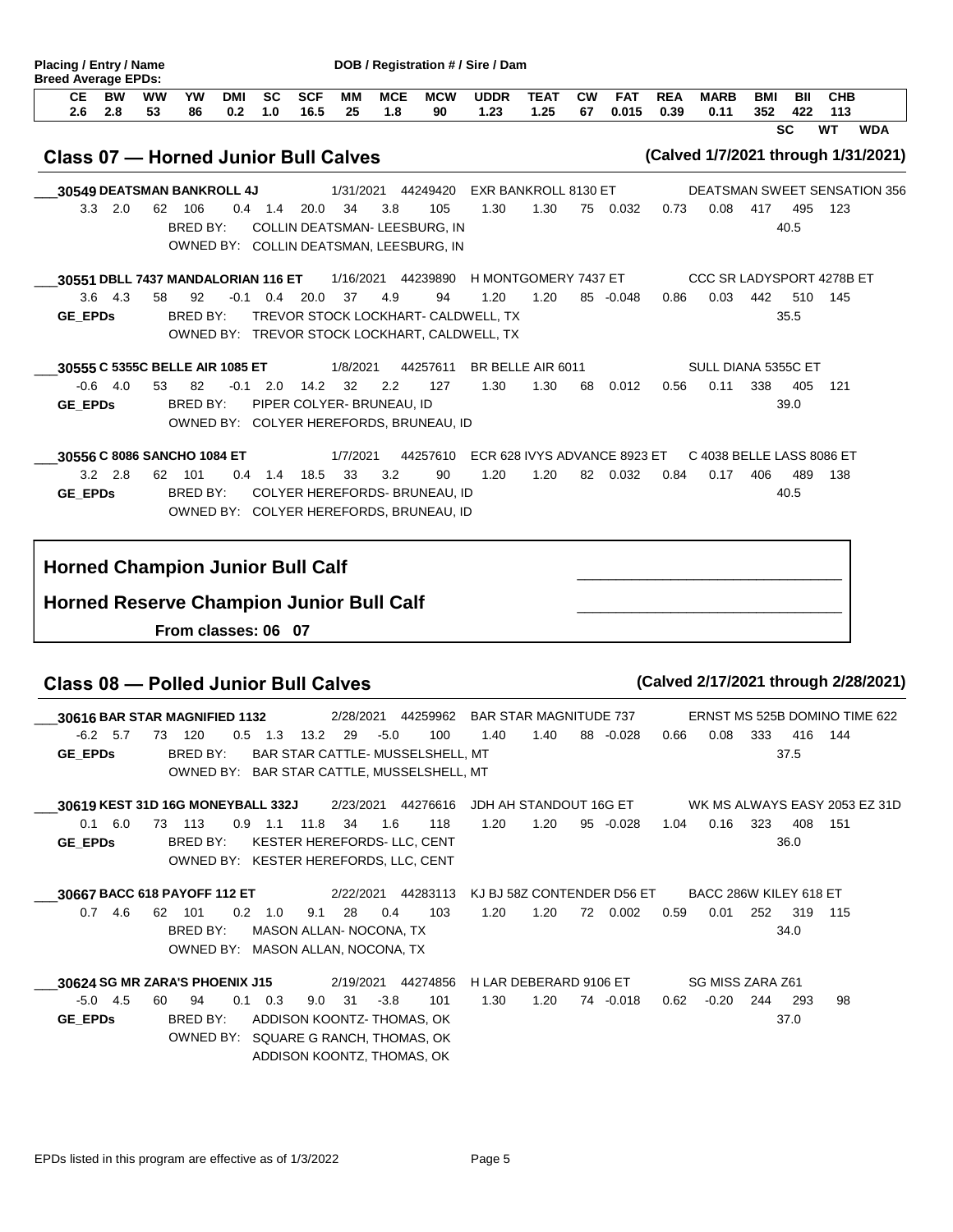| CЕ                                                                     | <b>Breed Average EPDs:</b><br><b>BW</b> | <b>WW</b> | <b>YW</b>                            | <b>DMI</b> | <b>SC</b>       | <b>SCF</b>        | MМ                     | <b>MCE</b>                                            | <b>MCW</b>                                                             | <b>UDDR</b>                                       | <b>TEAT</b>            | <b>CW</b> | <b>FAT</b>                                       | <b>REA</b> | <b>MARB</b>                         | BMI | BII       | <b>CHB</b>       |            |
|------------------------------------------------------------------------|-----------------------------------------|-----------|--------------------------------------|------------|-----------------|-------------------|------------------------|-------------------------------------------------------|------------------------------------------------------------------------|---------------------------------------------------|------------------------|-----------|--------------------------------------------------|------------|-------------------------------------|-----|-----------|------------------|------------|
| 2.6                                                                    | 2.8                                     | 53        | 86                                   | 0.2        | 1.0             | 16.5              | 25                     | 1.8                                                   | 90                                                                     | 1.23                                              | 1.25                   | 67        | 0.015                                            | 0.39       | 0.11                                | 352 | 422<br>SC | 113<br><b>WT</b> | <b>WDA</b> |
| 30625 JDH 16B 8G BENTON 71J ET                                         |                                         |           |                                      |            |                 |                   |                        |                                                       | 2/19/2021 44242716                                                     |                                                   | JDH AH BENTON 8G ET    |           |                                                  |            | JDH AH MS 349 HEREFORD 16B ET       |     |           |                  |            |
|                                                                        | $0.4$ 5.7                               |           | 70 113                               |            | $0.4$ 1.2       | 13.5 33           |                        | $-1.6$                                                | 99                                                                     | 1.20                                              | 1.10                   |           | $90 - 0.018$                                     | 0.76       | 0.06                                | 340 | 419       | 144              |            |
| <b>GE EPDs</b>                                                         |                                         |           | BRED BY:                             |            |                 |                   |                        |                                                       |                                                                        | DANDY ACRES ENTERPRISES- PIPESTONE, MN            |                        |           |                                                  |            |                                     |     | 34.5      |                  |            |
|                                                                        |                                         |           |                                      |            |                 |                   |                        |                                                       |                                                                        | OWNED BY: DELANEY HEREFORDS INC., LAKE BENTON, MN |                        |           |                                                  |            |                                     |     |           |                  |            |
| 30626 SCG SHOWTIME NO LIMIT 111ET                                      |                                         |           |                                      |            |                 |                   |                        |                                                       | 2/17/2021 44282330                                                     |                                                   |                        |           | NJW 98S R117 RIBEYE 88X ET                       |            | TCC MS DIANA 01                     |     |           |                  |            |
|                                                                        | $1.6$ 2.2                               | 51        | 77                                   |            | $-0.2$ 0.7 22.5 |                   | 30                     | 1.5                                                   | 92                                                                     | 1.30                                              | 1.30                   |           | 65 -0.028                                        | 0.51       | 0.15                                | 456 | 528       | 125              |            |
|                                                                        |                                         |           | BRED BY:                             |            |                 |                   |                        | L J SUTTLES- HANNA CITY, IL                           |                                                                        |                                                   |                        |           |                                                  |            |                                     |     | 37.0      |                  |            |
|                                                                        |                                         |           | OWNED BY: LJ SUTTLES, HANNA CITY, IL |            |                 |                   |                        |                                                       |                                                                        |                                                   |                        |           |                                                  |            |                                     |     |           |                  |            |
|                                                                        |                                         |           |                                      |            |                 |                   |                        |                                                       | SHOWTIME CATTLE CO, MOORELAND, IN                                      |                                                   |                        |           |                                                  |            |                                     |     |           |                  |            |
| Class 09 - Polled Junior Bull Calves                                   |                                         |           |                                      |            |                 |                   |                        |                                                       |                                                                        |                                                   |                        |           |                                                  |            | (Calved 2/4/2021 through 2/14/2021) |     |           |                  |            |
| 30627 T/R GKB AC RED KINGDOM J16                                       |                                         |           |                                      |            |                 |                   |                        |                                                       | 2/14/2021 44282636                                                     |                                                   |                        |           | T/R BPF AMERICANCLASSIC 561CETBR CELESTE 6624 ET |            |                                     |     |           |                  |            |
| $-0.4$                                                                 | 3.3                                     | 56        | 88                                   |            | $0.2 \quad 0.4$ | 10.5              | 29                     | $-1.1$                                                | 102                                                                    | 1.20                                              | 1.10                   | 81        | 0.012                                            | 0.59       | -0.07                               | 274 | 329       | 114              |            |
|                                                                        |                                         |           | BRED BY:                             |            |                 |                   |                        |                                                       | T/R CATTLE COMPANY- GLENCOE, OK                                        |                                                   |                        |           |                                                  |            |                                     |     | 36.0      |                  |            |
|                                                                        |                                         |           |                                      |            |                 |                   |                        |                                                       |                                                                        | OWNED BY: GARY & KATHY BUCHHOLZ, WAXAHACHIE, TX   |                        |           |                                                  |            |                                     |     |           |                  |            |
|                                                                        |                                         |           |                                      |            |                 |                   |                        |                                                       | T/R CATTLE COMPANY, GLENCOE, OK                                        |                                                   |                        |           |                                                  |            |                                     |     |           |                  |            |
| 30628 VCR 173D COMMISSIONER 120J                                       |                                         |           |                                      |            |                 |                   |                        |                                                       | 2/14/2021 44301135                                                     |                                                   |                        |           | NJW 79Z Z311 ENDURE 173D ET                      |            | <b>VCR 4037 CARLA 306A</b>          |     |           |                  |            |
|                                                                        | 5.4 2.7                                 |           | 64 100                               |            |                 | $0.3$ 0.9 18.2    | 29                     | 3.4                                                   | 106                                                                    | 1.20                                              | 1.20                   |           | 72 0.032                                         | 0.52       | 0.08                                | 384 | 463       | 116              |            |
|                                                                        |                                         |           | BRED BY:                             |            |                 |                   |                        |                                                       | VALLEY CREEK RANCH- FAIRBURY, NE                                       |                                                   |                        |           |                                                  |            |                                     |     | 36.5      |                  |            |
|                                                                        |                                         |           |                                      |            |                 |                   |                        |                                                       | OWNED BY: VALLEY CREEK RANCH, FAIRBURY, NE                             |                                                   |                        |           |                                                  |            |                                     |     |           |                  |            |
| 30629 BK STANDOUT 6139J                                                |                                         |           |                                      |            |                 |                   |                        |                                                       | 2/11/2021 44244498                                                     |                                                   | JDH AH STANDOUT 16G ET |           |                                                  |            | <b>EXR PRINCESS 6139 ET</b>         |     |           |                  |            |
| $-1.6$                                                                 | - 4.8                                   |           | 67 100                               |            |                 | 0.5 1.3 14.3 27   |                        | 0.2                                                   | 94                                                                     | 1.30                                              | 1.30                   |           | 73 0.022                                         | 0.52       | 0.27                                | 332 | 424       | 128              |            |
|                                                                        |                                         |           | BRED BY:                             |            |                 |                   |                        |                                                       | BUCK CATTLE COMPANY-MADILL, OK                                         |                                                   |                        |           |                                                  |            |                                     |     | 39.0      |                  |            |
|                                                                        |                                         |           | OWNED BY: TREY KELLEY, ENOLA, AR     |            |                 |                   |                        |                                                       |                                                                        |                                                   |                        |           |                                                  |            |                                     |     |           |                  |            |
|                                                                        |                                         |           |                                      |            |                 |                   |                        | ABIGAIL RALSTON, ENOLA, AR<br>LAWSON CASEY, ENOLA, AR |                                                                        |                                                   |                        |           |                                                  |            |                                     |     |           |                  |            |
|                                                                        |                                         |           |                                      |            |                 |                   |                        |                                                       |                                                                        |                                                   |                        |           |                                                  |            |                                     |     |           |                  |            |
| 30543 EXR BANKROLL 1225 ET                                             |                                         |           |                                      |            |                 |                   |                        |                                                       | 2/10/2021 44227674                                                     |                                                   | EXR BANKROLL 8130 ET   |           |                                                  |            | WF MISS PAISLEY D202 ET             |     |           |                  |            |
|                                                                        | $0.6$ 3.4                               |           | 63 112                               |            |                 | 0.4 1.3 17.4      | 32                     | 2.4                                                   | 117                                                                    | 1.40                                              | 1.40                   |           | 72 -0.008                                        | 0.64       | 0.13                                | 382 | 461       | - 129            |            |
| $GE\_EPDs$                                                             |                                         |           | BRED BY:                             |            |                 |                   |                        |                                                       | EXPRESS RANCHES-YUKON, OK<br>OWNED BY: EXPRESS RANCHES, YUKON, OK      |                                                   |                        |           |                                                  |            |                                     |     | 40.5      |                  |            |
|                                                                        |                                         |           |                                      |            |                 |                   |                        |                                                       |                                                                        |                                                   |                        |           |                                                  |            |                                     |     |           |                  |            |
| 30631 MMM VH 628 JAMESON 05J ET                                        |                                         |           |                                      |            |                 |                   | 2/8/2021               |                                                       |                                                                        | 44285711 H FHF ADVANCE 628 ET                     |                        |           |                                                  |            | RJL TJ LCC ADDICTIVE 7441 ET        |     |           |                  |            |
|                                                                        | $3.5\quad 3.5$                          |           | 64 100                               |            |                 | 0.0 0.9 13.4 19   |                        | 0.8                                                   | 111                                                                    | 1.10                                              | 1.20                   |           | 78  0.032                                        | 0.72       | 0.00 327                            |     |           | 397 125          |            |
|                                                                        |                                         |           | BRED BY:                             |            |                 |                   | JAMIE MOORE- PIASA, IL |                                                       | OWNED BY: PAISLEE VAN HORN, MORGANTOWN, IN                             |                                                   |                        |           |                                                  |            |                                     |     | 42.0      |                  |            |
|                                                                        |                                         |           |                                      |            |                 |                   |                        |                                                       |                                                                        |                                                   |                        |           |                                                  |            |                                     |     |           |                  |            |
| 30633 WF STOCK OPTION 1009 ET                                          |                                         |           |                                      |            |                 |                   | 2/4/2021               |                                                       | 44300259                                                               |                                                   |                        |           | B&C STOCK OPTION 6026D ET                        |            | DELHAWK SAPPHIRE 102A ET            |     |           |                  |            |
|                                                                        | $-0.9$ 3.3                              | 52        | 78                                   |            |                 | $0.0$ 0.7 16.3 30 |                        | 2.9                                                   | 90                                                                     | 1.10                                              | 1.10                   |           | 74 -0.018                                        | 0.71       | 0.03                                | 365 | 426       | 120              |            |
|                                                                        |                                         |           | BRED BY:                             |            |                 |                   |                        |                                                       | HAWK LIVESTOCK- EARLVILLE, IL<br>OWNED BY: WHEELER FARM, CHICKASHA, OK |                                                   |                        |           |                                                  |            |                                     |     | 33.0      |                  |            |
|                                                                        |                                         |           |                                      |            |                 |                   |                        |                                                       |                                                                        |                                                   |                        |           |                                                  |            |                                     |     |           |                  |            |
|                                                                        |                                         |           |                                      |            |                 |                   |                        |                                                       |                                                                        |                                                   |                        |           |                                                  |            | (Calved 1/3/2021 through 1/26/2021) |     |           |                  |            |
|                                                                        |                                         |           |                                      |            |                 |                   |                        |                                                       |                                                                        |                                                   |                        |           |                                                  |            |                                     |     |           |                  |            |
| Class 10 - Polled Junior Bull Calves<br>30636 JDH MD 17G DARROW 24J ET |                                         |           |                                      |            |                 |                   |                        |                                                       |                                                                        | 1/26/2021  44279173  CHURCHILL SHERIFF 900G ET    |                        |           |                                                  |            | JDH MD 63E MUSTANG 17G ET           |     |           |                  |            |
|                                                                        | $-1.0$ 3.3                              |           | 76 114                               |            |                 | 0.4 1.2 18.0 36   |                        | 0.5                                                   | 106                                                                    | 1.40                                              | 1.40                   |           | 91  0.042                                        | 0.68       | 0.15 409                            |     |           | 504 145          |            |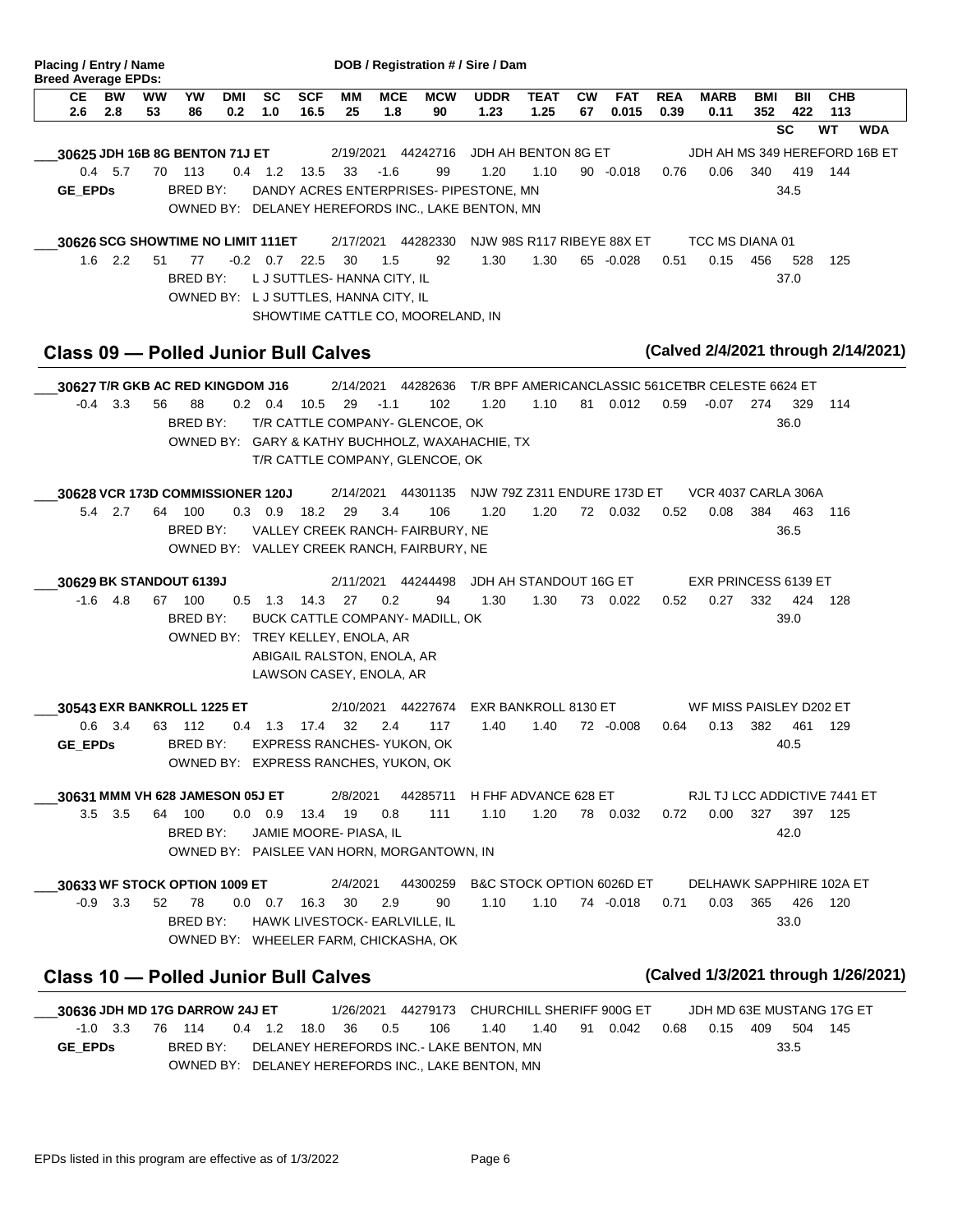| 30640 C GKB GUARDIAN 1015 ET<br><b>LOEWEN GENESIS G16 ET</b><br>44257548<br>1/3/2021                                                                                                                                                                                         | C CJC BELLE AIR LASS 8037 ET                                                            |
|------------------------------------------------------------------------------------------------------------------------------------------------------------------------------------------------------------------------------------------------------------------------------|-----------------------------------------------------------------------------------------|
| $-0.9$ 3.9<br>3.6<br>68 112<br>0.6 1.4 18.2 36<br>138<br>1.20<br>1.10<br><b>GE EPDs</b><br>BRED BY:<br>COLYER HEREFORDS- BRUNEAU, ID<br>OWNED BY: GARY & KATHY BUCHHOLZ, WAXAHACHIE, TX<br><b>IRON LAKE RANCH, ATHENS, TX</b><br>COLYER HEREFORDS, BRUNEAU, ID               | 0.48<br>81 0.012<br>421<br>529<br>165<br>0.67<br>40.0                                   |
| <b>Polled Champion Junior Bull Calf</b>                                                                                                                                                                                                                                      |                                                                                         |
| <b>Polled Reserve Champion Junior Bull Calf</b>                                                                                                                                                                                                                              |                                                                                         |
| From classes: 08 09 10                                                                                                                                                                                                                                                       |                                                                                         |
| <b>Class 11 - Horned Senior Bull Calves</b>                                                                                                                                                                                                                                  | (Calved 11/17/2020 through 11/17/2020)                                                  |
| 11/17/2020 44246311 HAPP BK VALOR 37C ET<br>30647 GMC PATRIOT 12H<br>$0.1 \quad 3.3$<br>$0.5$ 1.0<br>13.5 23 -0.6<br>1.20<br>1.10<br>56<br>83<br>120<br>KAYLIE NICOLE SHELTON- FREDERICK, MD<br><b>GE EPDS</b><br>BRED BY:<br>OWNED BY: KAYLIE NICOLE SHELTON, FREDERICK, MD | PURPLE GMC BEAUTY SPOT 154F E<br>301<br>362<br>72  0.002<br>$0.55 - 0.02$<br>96<br>40.0 |
| <b>Class 12 - Horned Senior Bull Calves</b>                                                                                                                                                                                                                                  | (Calved 10/12/2020 through 10/12/2020)                                                  |
| 30559 BK CMCC HEAVY HITTER H641 ET 10/12/2020 44300200 CHEZ/PUGH/HARA LOGIC 8815F ET BK DISTINCTIVE POINTS 641D ET                                                                                                                                                           |                                                                                         |
| $1.2 \quad 3.4$<br>$0.2$ $0.6$ $12.2$ $26$ $-1.3$<br>55<br>94<br>99<br>1.10<br>1.00<br>BRED BY:<br>MOORE CATTLE CO- MADILL, OK<br>OWNED BY: BUCK CATTLE COMPANY, MADILL, OK                                                                                                  | 70 0.002<br>$0.60 -0.03$ 291<br>349<br>110<br>39.0                                      |
| <b>Class 13 - Horned Senior Bull Calves</b>                                                                                                                                                                                                                                  | (Calved 8/28/2020 through 9/5/2020)                                                     |
| 9/5/2020<br>44218782 KJ BJ 58Z CONTENDER D56 ET<br>30563 BF CONTENDER 0258 ET<br>$7.5$ 1.3<br>28<br>3.2<br>1.20<br>1.30<br>66 110<br>$0.1$ 1.3 14.9<br>94<br>MASON NIPPER COLLINS-LEWISBURG, TN<br><b>GE EPDs</b><br>BRED BY:<br>OWNED BY: BURNS FARMS, PIKEVILLE, TN        | BF TRINA 6232<br>95 0.052<br>0.15<br>372<br>455<br>0.76<br>162<br>39.5                  |

 **CE BW WW YW DMI SC SCF MM MCE MCW UDDR TEAT CW FAT REA MARB BMI BII CHB 2.6 2.8 53 86 0.2 1.0 16.5 25 1.8 90 1.23 1.25 67 0.015 0.39 0.11 352 422 113**

86 0.062

**SC WT WDA**

0.30 396

0.59 0.30 500 151

40.0

KJ BJ DWE 686Z SALSA 364C ET

Placing / Entry / Name DOB / Registration # / Sire / Dam

**GE\_EPDs** BRED BY: KEVIN D JENSEN- COURTLAND, KS

**30638 KJ GKB 364C IMPACT 249J ET** 1/9/2021 44235838 LOEWEN GENESIS G16 ET \_\_\_ 4.1 75 119 31 -1.2 0.5 1.7 17.1 0.3 135 1.10 1.10 86

> OWNED BY: GARY & KATHY BUCHHOLZ, WAXAHACHIE, TX KEVIN D JENSEN, COURTLAND, KS

**Breed Average EPDs:**

-0.008 **30564 BF HARFST JOHNNY RINGO 057H** 8/28/2020 44185772 SR TKC LA GRANGE 6126 ET 1.5 50 82 25 3.7 0.0 0.4 18.4 -0.6 85 1.50 1.50 60 30564 BF HARFST JOHNNY RINGO 057H BRED BY: SARA MCCANN HARFST- JACKSONVILLE, OR 0.40 0.10 377 444 110 41.0 BF HARFST 322 AMAYA 8105 ET OWNED BY: SARA MCCANN HARFST, JACKSONVILLE, OR BRUMLEY FARMS, OROVADA, NV

| <b>Horned Champion Senior Bull Calf</b>         |  |
|-------------------------------------------------|--|
| <b>Horned Reserve Champion Senior Bull Calf</b> |  |
| <b>From classes: 11 12 13</b>                   |  |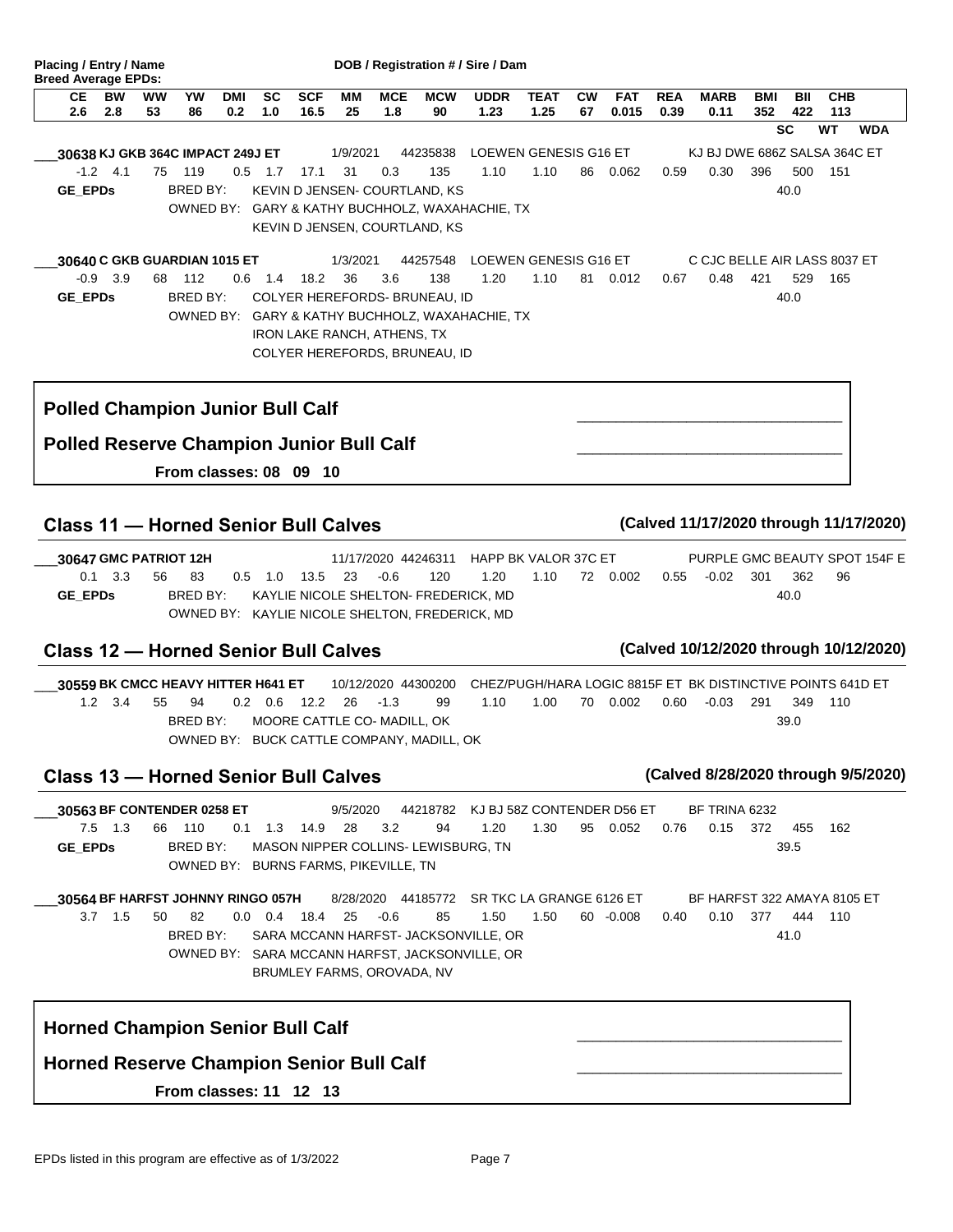| Placing / Entry / Name<br><b>Breed Average EPDs:</b> |                  |                                   |                 |                   |                  |                        |          |                                                                           |                                                                          | DOB / Registration # / Sire / Dam                                                    |                     |                 |                     |                    |                                   |                   |            |                                          |
|------------------------------------------------------|------------------|-----------------------------------|-----------------|-------------------|------------------|------------------------|----------|---------------------------------------------------------------------------|--------------------------------------------------------------------------|--------------------------------------------------------------------------------------|---------------------|-----------------|---------------------|--------------------|-----------------------------------|-------------------|------------|------------------------------------------|
| CE.<br>2.6                                           | <b>BW</b><br>2.8 | ww<br>53                          | <b>YW</b><br>86 | <b>DMI</b><br>0.2 | <b>SC</b><br>1.0 | <b>SCF</b><br>16.5     | MМ<br>25 | <b>MCE</b><br>1.8                                                         | <b>MCW</b><br>90                                                         | <b>UDDR</b><br>1.23                                                                  | <b>TEAT</b><br>1.25 | <b>CW</b><br>67 | <b>FAT</b><br>0.015 | <b>REA</b><br>0.39 | <b>MARB</b><br>0.11               | <b>BMI</b><br>352 | BII<br>422 | <b>CHB</b><br>113                        |
|                                                      |                  |                                   |                 |                   |                  |                        |          |                                                                           |                                                                          |                                                                                      |                     |                 |                     |                    |                                   |                   | SC         | <b>WT</b><br><b>WDA</b>                  |
| <b>Class 14 - Polled Senior Bull Calves</b>          |                  |                                   |                 |                   |                  |                        |          |                                                                           |                                                                          |                                                                                      |                     |                 |                     |                    |                                   |                   |            | (Calved 11/16/2020 through 12/23/2020)   |
|                                                      |                  | 30641 DBLL 308F SOLO 0127 ET      |                 |                   |                  |                        |          |                                                                           | 12/23/2020 44238594                                                      | SR DOMINATE 308F ET                                                                  |                     |                 |                     |                    | CHURCHILL LADY 579C ET            |                   |            |                                          |
|                                                      | $-0.1$ 3.0       | 59                                | 94              |                   | $0.7\quad 0.6$   | 11.9                   | 29       | 5.2                                                                       | 122                                                                      | 1.20                                                                                 | 1.20                |                 | 81 0.012            | 0.82               | $0.12$ 301                        |                   |            | 372 124                                  |
| <b>GE EPDs</b>                                       |                  |                                   | <b>BRED BY:</b> |                   |                  |                        |          |                                                                           |                                                                          | TREVOR STOCK LOCKHART- CALDWELL, TX<br>OWNED BY: TREVOR STOCK LOCKHART, CALDWELL, TX |                     |                 |                     |                    |                                   |                   | 33.0       |                                          |
|                                                      |                  | 30643 DBLL 308F SKYWALKER 0125 ET |                 |                   |                  |                        |          |                                                                           |                                                                          | 12/16/2020 44238593 SR DOMINATE 308F ET                                              |                     |                 |                     |                    | CHURCHILL LADY 579C ET            |                   |            |                                          |
|                                                      | $-4.6$ 4.9       | 58                                | 96              |                   | $0.7$ 0.6 11.9   |                        | 23       | 3.0                                                                       | 122                                                                      | 1.30                                                                                 | 1.30                | 88              | 0.002               | 0.78               | 0.04                              | 302               | 367        | 127                                      |
| <b>GE EPDs</b>                                       |                  |                                   | BRED BY:        |                   |                  |                        |          |                                                                           |                                                                          | TREVOR STOCK LOCKHART- CALDWELL, TX<br>OWNED BY: TREVOR STOCK LOCKHART, CALDWELL, TX |                     |                 |                     |                    |                                   |                   | 36.0       |                                          |
|                                                      |                  | 30646 SKS JRS 921E MARIO KAT 23H  |                 |                   |                  |                        |          |                                                                           |                                                                          | 11/23/2020 44214312 KJ BJ 319X IMPACT 921E ET                                        |                     |                 |                     |                    | EXR HIGH CLASS KAT 8442           |                   |            |                                          |
|                                                      | $1.4$ 2.6        | 59                                | 93              |                   | $0.2 \quad 0.9$  | 16.2                   | - 31     | 0.4                                                                       | 98                                                                       | 1.20                                                                                 | 1.30                |                 | 57 -0.008           | 0.55               | 0.00                              | 341               | 408        | 95                                       |
|                                                      |                  |                                   | BRED BY:        |                   |                  |                        |          | SHAFER SHANKS-NEWKIRK, OK<br>OWNED BY: SHAFER SHANKS, NEWKIRK, OK         |                                                                          |                                                                                      |                     |                 |                     |                    |                                   |                   | 37.0       |                                          |
|                                                      |                  | 30648 SVS NIMITZ 2001             |                 |                   |                  |                        |          |                                                                           | 11/16/2020 44245777                                                      | EXR AIR EXPRESS 8135 ET                                                              |                     |                 |                     |                    | <b>MCS 9500 TWO TIMIN 1705 ET</b> |                   |            |                                          |
|                                                      | $-5.1$ 4.8       | 55                                | 93              |                   |                  | $-0.1$ 1.1 12.7        | 29       | $-0.6$                                                                    | 116                                                                      | 1.10                                                                                 | 1.10                |                 | 75 0.002            | 0.57               | 0.20                              | 329               | 403        | 144                                      |
|                                                      |                  |                                   | BRED BY:        |                   |                  |                        |          |                                                                           | STEPHEN V SPARKS- CHOCTAW, OK<br>OWNED BY: STEPHEN V SPARKS, CHOCTAW, OK |                                                                                      |                     |                 |                     |                    |                                   |                   | 39.0       |                                          |
|                                                      |                  | 30649 B&C FIRE BALL 0139H         |                 |                   |                  |                        |          |                                                                           | 11/16/2020 44227904                                                      | B&C MIGHTY 8016F                                                                     |                     |                 |                     |                    |                                   |                   |            | <b>B&amp;C MS CIRCLE SENSATION 8140F</b> |
|                                                      | $7.0$ 1.6        | 59                                | 89              |                   | $0.4$ 1.1        | 25.0                   | - 37     | 5.6                                                                       | 72                                                                       | 1.20                                                                                 | 1.30                | 67              | 0.022               | 0.46               | 0.20                              | 476               | 563        | 115                                      |
|                                                      |                  |                                   | BRED BY:        |                   |                  |                        |          |                                                                           | AUSTIN LANE BREEDING- MIAMI, TX                                          |                                                                                      |                     |                 |                     |                    |                                   |                   | 37.0       |                                          |
|                                                      |                  |                                   |                 |                   |                  |                        |          | OWNED BY: B&C CATTLE CO, MIAMI, TX                                        | LANGFORD HEREFORDS, OKMULGEE, OK                                         |                                                                                      |                     |                 |                     |                    |                                   |                   |            |                                          |
| <b>Class 15 - Polled Senior Bull Calves</b>          |                  |                                   |                 |                   |                  |                        |          |                                                                           |                                                                          |                                                                                      |                     |                 |                     |                    |                                   |                   |            | (Calved 10/5/2020 through 11/7/2020)     |
|                                                      |                  | 30650 BF BLUE PRINT 0396 ET       |                 |                   |                  |                        |          |                                                                           | 11/7/2020 44220811                                                       | BOYD 31Z BLUEPRINT 6153                                                              |                     |                 |                     |                    | BF NOVEL 5502 ET                  |                   |            |                                          |
|                                                      | 5.9 3.0          |                                   | 65 104          |                   |                  | $0.3$ 1.7 18.7         | 33       | 4.4                                                                       | 104                                                                      | 1.40                                                                                 | 1.50                |                 | 80 0.032            | 0.67               | $-0.10$                           | 394               | 463        | 112                                      |
| <b>GE EPDs</b>                                       |                  |                                   | BRED BY:        |                   |                  |                        |          | <b>BURNS FARMS- PIKEVILLE, TN</b><br>OWNED BY: BURNS FARMS, PIKEVILLE, TN |                                                                          |                                                                                      |                     |                 |                     |                    |                                   |                   | 39.0       |                                          |
|                                                      |                  | 30653 BOYD HEDGE FUND 0220 ET     |                 |                   |                  |                        |          |                                                                           |                                                                          | 10/5/2020  44229777  H THE PROFIT 8426  ET                                           |                     |                 |                     |                    |                                   |                   |            | BK EVERY POINT COUNTS 704E ET            |
|                                                      | $-2.0$ 4.0       |                                   | 67 116          |                   |                  | $0.5$ 1.0 15.2 32 -1.9 |          |                                                                           | 109                                                                      | 1.20                                                                                 | 1.20                |                 | 84 -0.008           | 0.84               | 0.21                              |                   | 368 455    | - 152                                    |
| <b>GE EPDs</b>                                       |                  |                                   | BRED BY:        |                   |                  |                        |          | LOGAN A BOYD- MAYS LICK, KY                                               | OWNED BY: BOYD BEEF CATTLE, MAYS LICK, KY                                |                                                                                      |                     |                 |                     |                    |                                   |                   | 40.0       |                                          |
| <b>Class 16 - Polled Senior Bull Calves</b>          |                  |                                   |                 |                   |                  |                        |          |                                                                           |                                                                          |                                                                                      |                     |                 |                     |                    |                                   |                   |            | (Calved 8/4/2020 through 9/17/2020)      |
|                                                      |                  | 30654 BR GENESIS H059 ET          |                 |                   |                  |                        |          |                                                                           | 9/17/2020 44190568                                                       | LOEWEN GENESIS G16 ET                                                                |                     |                 |                     |                    | BR TEXAS ROSE 6796 ET             |                   |            |                                          |
|                                                      | $0.4$ 3.5        |                                   | 68 116          |                   |                  | 0.6 1.4 14.6 31        |          | 3.1                                                                       | 127                                                                      | 1.20                                                                                 | 1.10                |                 | 93 0.032            | 0.64               |                                   | $0.15$ 355        | 440        | 148                                      |
| <b>GE EPDs</b>                                       |                  |                                   | BRED BY:        |                   |                  |                        |          | RYLEE BARBER- CHANNING, TX<br>OWNED BY: BARBER RANCH, CHANNING, TX        |                                                                          |                                                                                      |                     |                 |                     |                    |                                   |                   | 43.5       |                                          |
|                                                      |                  | 30658 KEST 72 7850 OKMULGEE H56   |                 |                   |                  |                        |          |                                                                           | 9/6/2020 44204213                                                        | UPS MIGHTY 7850 ET                                                                   |                     |                 |                     |                    | WK 52 MISS HANNA S528A ET         |                   |            |                                          |
|                                                      | 6.3 1.6          | 59                                | 92              |                   |                  | $0.2$ 1.9 21.4 34      |          | 0.8                                                                       | 95                                                                       | 1.30                                                                                 | 1.20                |                 | 73   0.052          | 0.48               |                                   | 0.06 428 503 113  |            |                                          |
| GE_EPDs                                              |                  |                                   | BRED BY:        |                   |                  |                        |          |                                                                           | KESTER HEREFORDS- LLC, CENT                                              |                                                                                      |                     |                 |                     |                    |                                   |                   | 40.0       |                                          |

OWNED BY: KESTER HEREFORDS, LLC, CENT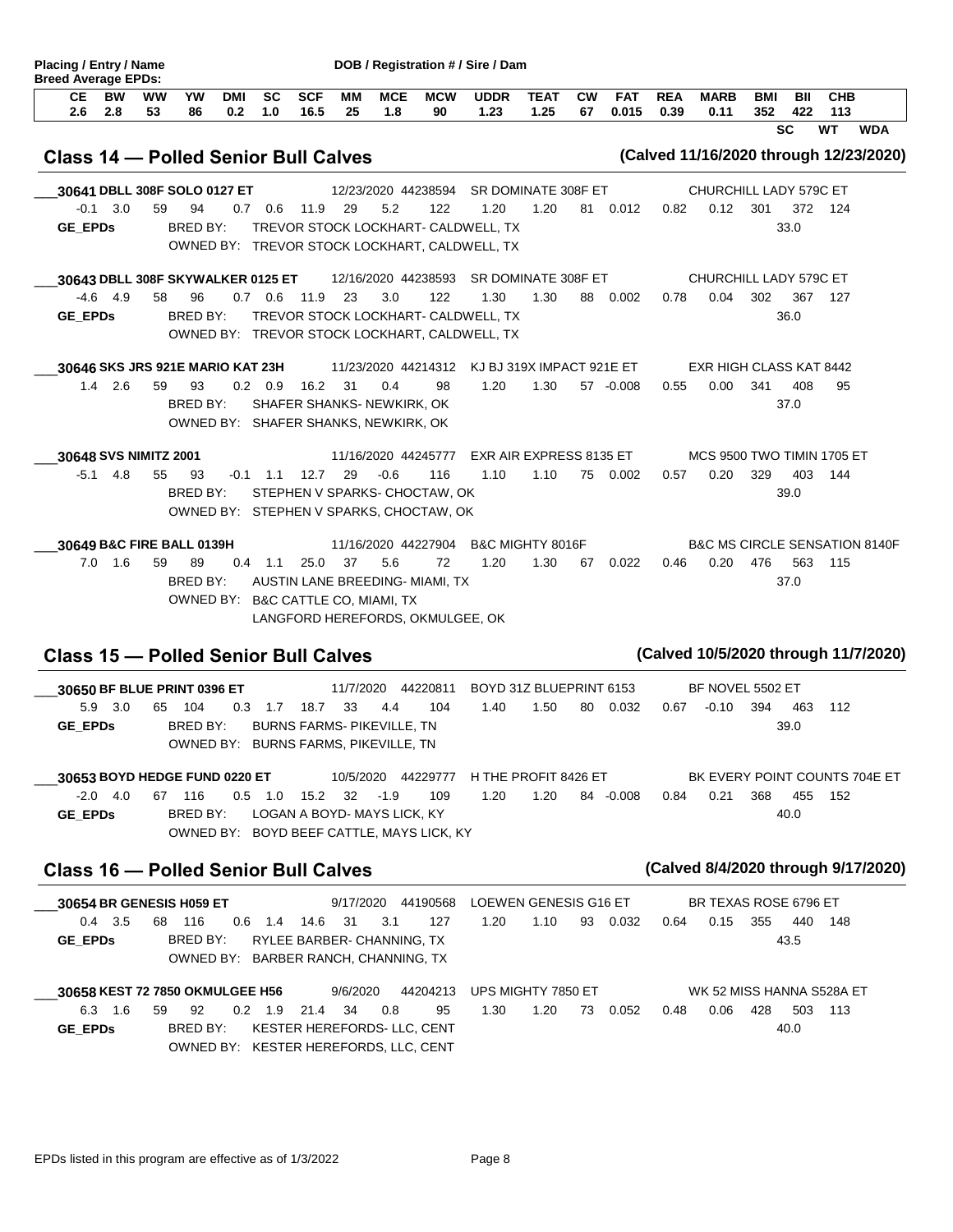| CЕ<br>ВW<br>2.6<br>2.8                                                                     | ww<br>YW<br>53<br>86                   | DMI<br>0.2 | sc<br>1.0       | <b>SCF</b><br>16.5 | MМ<br>25       | <b>MCE</b><br>1.8            | <b>MCW</b><br>90                         | UDDR<br>1.23 | TEAT<br>1.25                    | СW<br>67 | <b>FAT</b><br>0.015 | <b>REA</b><br>0.39 | MARB<br>0.11                        | BMI<br>352 | BII<br>422 | <b>CHB</b><br>113 |                                    |
|--------------------------------------------------------------------------------------------|----------------------------------------|------------|-----------------|--------------------|----------------|------------------------------|------------------------------------------|--------------|---------------------------------|----------|---------------------|--------------------|-------------------------------------|------------|------------|-------------------|------------------------------------|
|                                                                                            |                                        |            |                 |                    |                |                              |                                          |              |                                 |          |                     |                    |                                     |            | SC         | WT                | <b>WDA</b>                         |
| 30659 KJ TWJ 907E LIBERTY 159H ET                                                          |                                        |            |                 |                    | 9/2/2020       |                              | 44222757                                 |              | KJ BJ 309C LEADER 182F          |          |                     |                    |                                     |            |            |                   | KJ BJ 339A CHARDONNAY 907E ET      |
| 0.9<br>4.0                                                                                 | 76 131                                 |            | $0.7$ 1.5       | 17.5               | 40             | $-0.4$                       | 118                                      | 1.30         | 1.20                            | 89       | 0.042               | 0.66               | 0.11                                | 394        | 487        | 141               |                                    |
| GE_EPDs                                                                                    | BRED BY:                               |            |                 |                    |                |                              | BEN RYAN JENSEN- COURTLAND, KS           |              |                                 |          |                     |                    |                                     |            | 43.0       |                   |                                    |
|                                                                                            |                                        |            |                 |                    |                |                              | OWNED BY: BEN RYAN JENSEN, COURTLAND, KS |              |                                 |          |                     |                    |                                     |            |            |                   |                                    |
|                                                                                            |                                        |            |                 |                    |                | BAR A CATTLE CO, NOCONA, TX  |                                          |              |                                 |          |                     |                    |                                     |            |            |                   |                                    |
|                                                                                            |                                        |            |                 |                    |                | T W J FARMS, CARROLL, NE     |                                          |              |                                 |          |                     |                    |                                     |            |            |                   |                                    |
|                                                                                            |                                        |            |                 |                    |                |                              | KEVIN D JENSEN, COURTLAND, KS            |              |                                 |          |                     |                    |                                     |            |            |                   |                                    |
| 30661 PCC 5102 173D FREEDOM 0307 ET                                                        |                                        |            |                 |                    |                |                              | 8/21/2020 44268839                       |              | NJW 79Z Z311 ENDURE 173D ET     |          |                     |                    | PCC NEW MEXICO LADY 5102            |            |            |                   |                                    |
| $0.9$ 4.2                                                                                  | 72 117                                 |            | $0.5 \quad 1.0$ | 20.3               | 30             | 0.4                          | 109                                      | 1.30         | 1.40                            |          | 89 0.022            | 0.59               | 0.24                                | 440        | 539        | 153               |                                    |
| GE_EPDs                                                                                    | BRED BY:                               |            |                 |                    |                | MICHAEL PEREZ- NARA VISA, NM |                                          |              |                                 |          |                     |                    |                                     |            | 42.0       |                   |                                    |
|                                                                                            | OWNED BY: MICHAEL PEREZ, NARA VISA, NM |            |                 |                    |                |                              |                                          |              |                                 |          |                     |                    |                                     |            |            |                   |                                    |
|                                                                                            |                                        |            |                 |                    |                |                              |                                          |              |                                 |          |                     |                    |                                     |            |            |                   |                                    |
| 30664 WF AIR FORCE 0114 ET<br>$0.7$ 4.5                                                    | 50<br>80                               |            | $-0.3$ 1.0      | 14.1               | 8/4/2020<br>28 | 3.2                          | 44273395<br>132                          | 1.00         | EXR AIR EXPRESS 8135 ET<br>1.00 |          | 63 -0.028           | 0.51               | WF MISS MANHATTAN W22 ET<br>$-0.01$ | 330        | 386        | 111               |                                    |
|                                                                                            | BRED BY:                               |            |                 |                    |                |                              | WHEELER FARM- CHICKASHA, OK              |              |                                 |          |                     |                    |                                     |            | 40.5       |                   |                                    |
| <b>GE EPDs</b>                                                                             | OWNED BY: WHEELER FARM, CHICKASHA, OK  |            |                 |                    |                |                              |                                          |              |                                 |          |                     |                    |                                     |            |            |                   |                                    |
|                                                                                            |                                        |            |                 |                    |                |                              |                                          |              |                                 |          |                     |                    |                                     |            |            |                   |                                    |
| <b>Polled Champion Senior Bull Calf</b><br><b>Polled Reserve Champion Senior Bull Calf</b> |                                        |            |                 |                    |                |                              |                                          |              |                                 |          |                     |                    |                                     |            |            |                   |                                    |
|                                                                                            | From classes: 14 15 16                 |            |                 |                    |                |                              |                                          |              |                                 |          |                     |                    |                                     |            |            |                   |                                    |
|                                                                                            |                                        |            |                 |                    |                |                              |                                          |              |                                 |          |                     |                    |                                     |            |            |                   |                                    |
|                                                                                            |                                        |            |                 |                    |                |                              |                                          |              |                                 |          |                     |                    |                                     |            |            |                   |                                    |
| <b>Class 17 - Horned Early Summer Yearling Bulls</b>                                       |                                        |            |                 |                    |                |                              |                                          |              |                                 |          |                     |                    |                                     |            |            |                   | (Calved 5/1/2020 through 5/1/2020) |
| 30566 GOHR ULTIMATUM 2063                                                                  |                                        |            |                 |                    | 5/1/2020       |                              | 44273540                                 |              | UPS SENSATION 2296 ET           |          |                     |                    | C 092X MILSAP LADY 5329 ET          |            |            |                   |                                    |
| $2.4$ 3.8                                                                                  | 93<br>60                               | 0.1        | 0.7             | 12.5               | 33             | 1.8                          | 110                                      | 1.20         | 1.20                            |          | 72 0.002            | 0.72               | $-0.03$                             | 306        | 368        | 112               |                                    |
|                                                                                            | BRED BY:                               |            |                 |                    |                | FALLON GOHR-MADRAS, OR       |                                          |              |                                 |          |                     |                    |                                     |            | 43.5       |                   |                                    |
|                                                                                            | OWNED BY: FALLON GOHR, MADRAS, OR      |            |                 |                    |                |                              |                                          |              |                                 |          |                     |                    |                                     |            |            |                   |                                    |
|                                                                                            |                                        |            |                 |                    |                |                              |                                          |              |                                 |          |                     |                    |                                     |            |            |                   |                                    |
| <b>Horned Champion Intermediate Yearling Bull</b>                                          |                                        |            |                 |                    |                |                              |                                          |              |                                 |          |                     |                    |                                     |            |            |                   |                                    |
| <b>Horned Reserve Champion Intermediate Yearling Bull</b>                                  |                                        |            |                 |                    |                |                              |                                          |              |                                 |          |                     |                    |                                     |            |            |                   |                                    |
|                                                                                            | From classes: 17                       |            |                 |                    |                |                              |                                          |              |                                 |          |                     |                    |                                     |            |            |                   |                                    |

## **Class 18 — Polled Early Summer Yearling Bulls (Calved 5/20/2020 through 6/11/2020)**

Placing / Entry / Name DOB / Registration # / Sire / Dam

**Breed Average EPDs:**

66 0.032 **30665 BACON 308F LEADER 2052** 6/11/2020 44270089 KJ MYO LEADER 308F -0.1 55 85 29 8.8 -0.1 1.2 17.9 2.4 89 1.30 1.20 66 30665 BACON 308F LEADER 2052 **GE\_EPDs** BRED BY: BRAYSON MAYO- SCOTT CITY, KS 0.57 -0.02 374 437 106 39.5 MYO 501C ELECTRIC GIRL 805 OWNED BY: BACON HEREFORDS, SILOAM SPRINGS, AR

-0.028 368 0.50 0.09 437 111 **30666 ER SENSATION 010** 5/20/2020 44188537 BR SENSATION 6810 ET 3.0 55 84 30 3.2 0.1 0.8 17.5 0.1 82 1.30 1.40 63 30666 ER SENSATION 010 BRED BY: EDWARDS RANCH- MAY, TX 40.0 H LRR KATE 558 ET OWNED BY: RAEGAN ROBINSON, HAWORTH, OK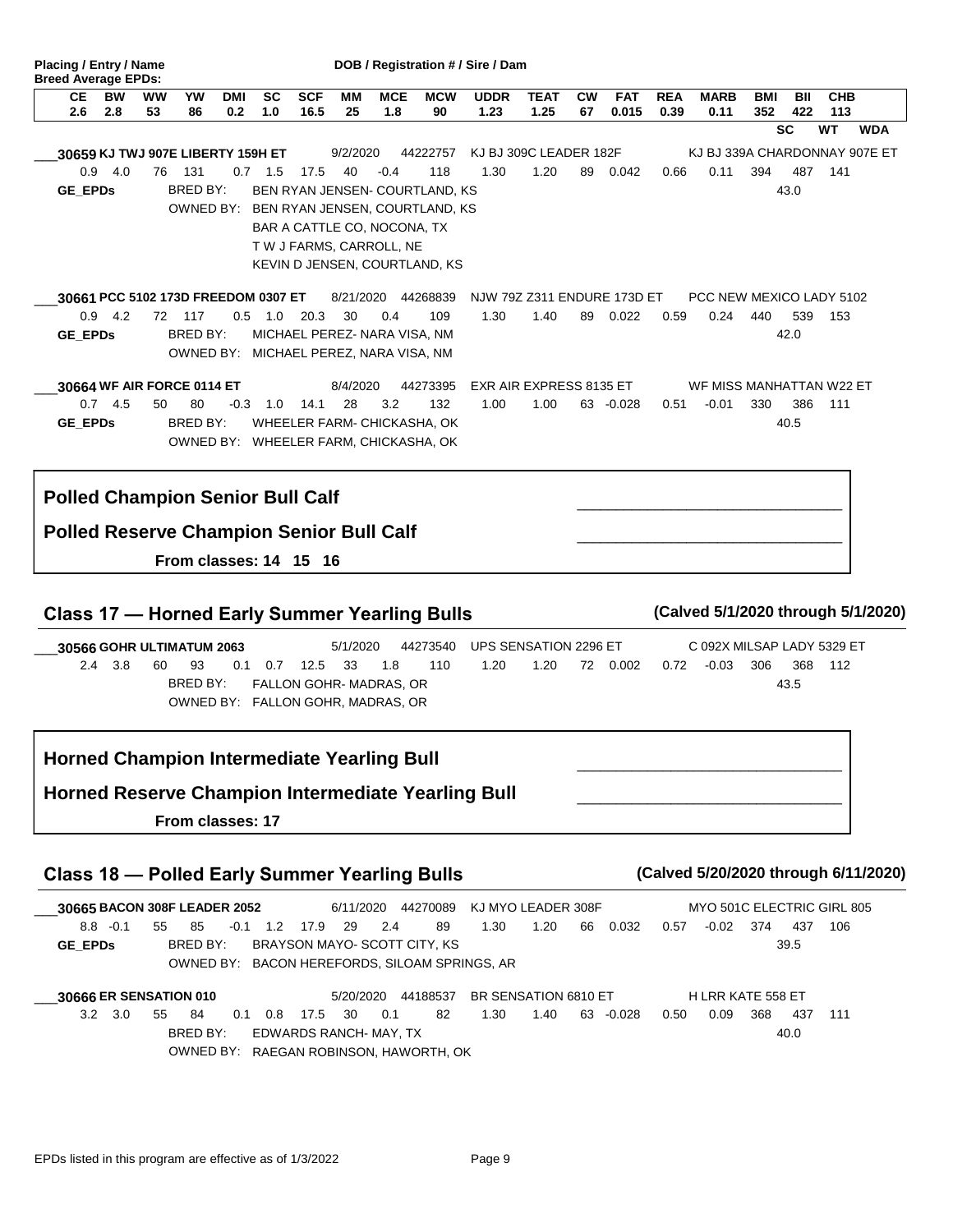| <b>Flating / Entry / Name</b><br><b>Breed Average EPDs:</b> |           |           |    |     |     |        |    |            |            | <b>DOD</b> / Registration # / Sire / Dani |             |    |            |            |             |     |     |            |  |
|-------------------------------------------------------------|-----------|-----------|----|-----|-----|--------|----|------------|------------|-------------------------------------------|-------------|----|------------|------------|-------------|-----|-----|------------|--|
| CЕ                                                          | <b>BW</b> | <b>WW</b> | YW | DMI |     | SC SCF | MМ | <b>MCE</b> | <b>MCW</b> | <b>UDDR</b>                               | <b>TEAT</b> | CW | <b>FAT</b> | <b>REA</b> | <b>MARB</b> | BMI | BII | <b>CHB</b> |  |
|                                                             |           | -53       | 86 | 0.2 | 1.0 | 16.5   | 25 | 1.8        | 90         | 1.23                                      | 1.25        | 67 | 0.015      | 0.39       | 0.11        | 352 | 422 | 113        |  |

**SC WT WDA**

| <b>Polled Champion Intermediate Yearling Bull</b>         |  |
|-----------------------------------------------------------|--|
| <b>Polled Reserve Champion Intermediate Yearling Bull</b> |  |
| From classes: 18                                          |  |

## **Class 19 — Horned Spring Yearling Bulls (Calved 3/8/2020 through 4/8/2020)**

-0.008 **30568 BR ER BIG COUNTRY 007 ET** 4/8/2020 44188539 BR HUTTON 4030ET \_\_\_ 3.0 4.6 67 108 0.2 0.8 14.7 26 3.0 103 1.20 1.20 70 **GE\_EPDs** BRED BY: AIDYN BARBER- CHANNING, TX 342 0.47 0.14 425 129 46.0 BR BELLE 4082 ET OWNED BY: RYON COX, MT PLEASANT, TX EDWARDS RANCH, MAY, TX DREW PEREZ, CANYON, TX AIDYN BARBER, CHANNING, TX

1.20 1.10 82 -0.008 **30670 DF HECTOR 19H** 4/5/2020 44179736 ECR 628 ADVANCE 8014 5.1 63 104 22 -4.2 0.2 1.0 16.4 -2.5 106 1.20 1.10 82  $\overline{\phantom{a}}$ **GE\_EPDs** BRED BY: DAVID DONNELLY- FARMINGTON, MN 354 0.55 -0.22 411 106 44.5 BCC TRIXE 513C OWNED BY: DAVID DONNELLY, FARMINGTON, MN LODOEN HEREFORD FARM, WESTHOPE, ND

1.40 76 0.012 0.43 **30570 GCS HIGHLIGHT 008** 3/13/2020 44163979 CHURCHILL GALLATIN 5211C ET 3.3 65 99 36 -2.5 0.6 1.1 24.5 1.6 81 1.40 1.40 76 \_\_\_ **GE\_EPDs** BRED BY: GENE & CINDY STILLAHN- CHEYENNE, WY 480 0.43 0.25 576 129 42.0 TS BOMBSHELL 401 OWNED BY: GENE & CINDY STILLAHN, CHEYENNE, WY

0.022 300 0.75 0.01 368 129 **30573 FTZS FEARLESS 002H** 3/8/2020 44195409 TFR KU ROLL THE DICE 1326 4.3 64 103 36 -2.1 0.5 1.2 11.3 -1.4 117 1.10 1.10 89  $\overline{\phantom{a}}$ BRED BY: FITZ GENETICS- PERRY, OK 44.0 DSUL CENTTERPIECE 140C ET OWNED BY: FITZ GENETICS, PERRY, OK

#### **Class 20 — Horned Junior Yearling Bulls (Calved 1/1/2020 through 2/26/2020)**

0.012 442 0.78 0.14 525 126 **30575 VCR 711E CONVOY 41H** 2/26/2020 44195422 VCR 2504 CONVENIENCE 711E 0.0 62 96 38 13.8 0.7 0.7 21.8 10.7 86 1.50 1.50 79  $\overline{\phantom{a}}$ **GE\_EPDs** BRED BY: VALLEY CREEK RANCH- FAIRBURY, NE 44.0 VCR 100W TRUSTMAID 328A ET OWNED BY: ADDISON WALL, PLEASANTVILLE, IA VALLEY CREEK RANCH, FAIRBURY, NE

0.042 0.46 0.14 458 546 135 **30576 BCC DOMINATOR 062H ET** 2/21/2020 44169507 BCC DOMINATOR 619D 1.4 65 102 30 6.4 0.5 1.6 22.5 4.8 111 1.20 1.20 88 \_\_\_ **GE\_EPDs** BRED BY: JAKE WILLIAM BAUMGARTEN- BELFIELD, ND 42.0 BCC L1 DOMINETTE 454B OWNED BY: PIED PIPER FARMS, HAMLIN, TX

1.20 1.20 67 -0.028 0.55 **30682 BS E13 646 SUPER FREAK G12** 1/9/2020 44111571 CJC 906 2103 MILE HIGH E13ET 0.4 5.2 53 91 0.0 0.4 11.9 23 1.4 101 1.20 1.20 67  $\overline{\phantom{a}}$ BRED BY: BRAD SHEPHARD- ARAPAHO, OK 294 0.55 0.04 354 119 42.0 SLC MISS INTENSE 646 OWNED BY: BRAD SHEPHARD, ARAPAHO, OK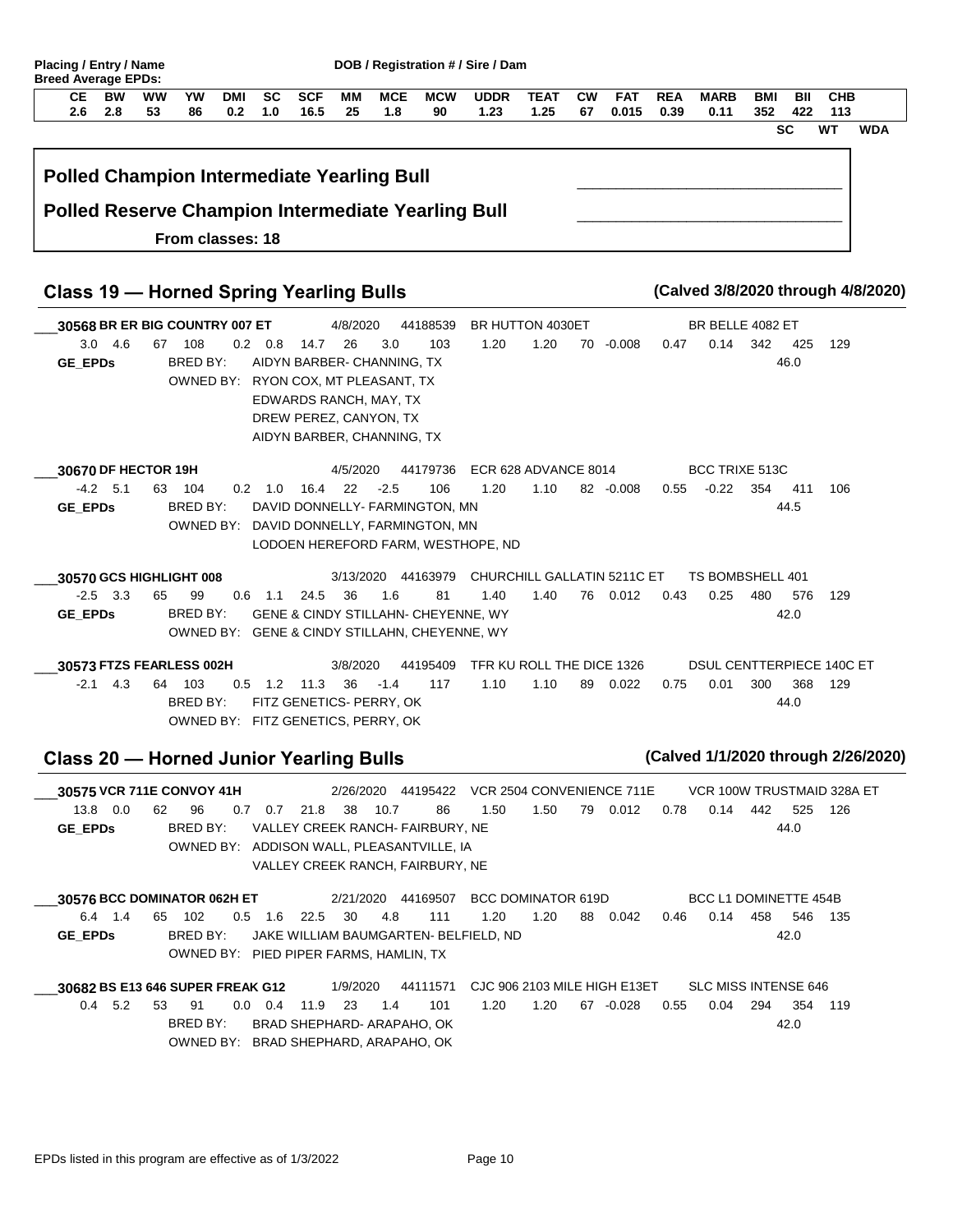| <b>Breed Average EPDs:</b>                      |                 | Placing / Entry / Name |                     |                   |                  |                    |                 |                                                                                 |                                                                                                                                                          | DOB / Registration # / Sire / Dam |                             |                 |                     |                    |                                                        |            |                     |                   |            |
|-------------------------------------------------|-----------------|------------------------|---------------------|-------------------|------------------|--------------------|-----------------|---------------------------------------------------------------------------------|----------------------------------------------------------------------------------------------------------------------------------------------------------|-----------------------------------|-----------------------------|-----------------|---------------------|--------------------|--------------------------------------------------------|------------|---------------------|-------------------|------------|
| CЕ<br>2.6                                       | BW<br>2.8       | ww<br>53               | YW<br>86            | <b>DMI</b><br>0.2 | <b>SC</b><br>1.0 | <b>SCF</b><br>16.5 | MМ<br>25        | <b>MCE</b><br>1.8                                                               | <b>MCW</b><br>90                                                                                                                                         | <b>UDDR</b><br>1.23               | <b>TEAT</b><br>1.25         | <b>CW</b><br>67 | <b>FAT</b><br>0.015 | <b>REA</b><br>0.39 | <b>MARB</b><br>0.11                                    | BMI<br>352 | BII<br>422          | <b>CHB</b><br>113 |            |
|                                                 |                 |                        |                     |                   |                  |                    |                 |                                                                                 |                                                                                                                                                          |                                   |                             |                 |                     |                    |                                                        |            | SC                  | WT                | <b>WDA</b> |
| 30577 DCF 642Z DILLY 002H<br>$2.6\,$<br>GE_EPDs | -4.0            | 58                     | 95<br>BRED BY:      | 0.5               | 0.9              | 16.8               | 1/1/2020<br>-31 | 1.4<br>CARTER ST JOHN- PELL CITY, AL<br>OWNED BY: DRY CREEK FARM, PELL CITY, AL | 44140026<br>87<br>BUCK CATTLE COMPANY, MADILL, OK<br>HOFFMAN HEREFORDS, THEDFORD, NE                                                                     | 1.20                              | BR DUNCAN 4142<br>1.10      |                 | 72 -0.018           | 0.60               | WHR RMB109 BEEFMAID 642Z<br>0.08                       | 361        | 432<br>45.5         | 117               |            |
| <b>Horned Champion Yearling Bull</b>            |                 |                        |                     |                   |                  |                    |                 |                                                                                 |                                                                                                                                                          |                                   |                             |                 |                     |                    |                                                        |            |                     |                   |            |
| <b>Horned Reserve Champion Yearling Bull</b>    |                 |                        | From classes: 19 20 |                   |                  |                    |                 |                                                                                 |                                                                                                                                                          |                                   |                             |                 |                     |                    |                                                        |            |                     |                   |            |
| <b>Class 21 - Polled Spring Yearling Bulls</b>  |                 |                        |                     |                   |                  |                    |                 |                                                                                 |                                                                                                                                                          |                                   |                             |                 |                     |                    | (Calved 3/10/2020 through 4/13/2020)                   |            |                     |                   |            |
| 30669 LAND ENDURE 0125ET                        |                 |                        |                     |                   |                  |                    |                 | 4/13/2020 44166736                                                              |                                                                                                                                                          |                                   | NJW 79Z Z311 ENDURE 173D ET |                 |                     |                    | UPS MISS NITRO 1304                                    |            |                     |                   |            |
| GE_EPDs                                         | $3.1 \quad 3.4$ |                        | 58 103<br>BRED BY:  | 0.6               | 1.1              | 13.7               | 23              | 3.6                                                                             | 123<br>LANDGREN RANCH- BARTLETT, NE<br>OWNED BY: TK CATTLE COMPANY, BURWELL, NE                                                                          | 0.90                              | 1.00                        | 73              | 0.022               | 0.55               | 0.14                                                   | 318        | 392<br>42.5         | 123               |            |
| 30671 SSF KKH RIBEYE 15U 017 ET                 |                 |                        |                     |                   |                  |                    |                 | 3/10/2020 44181366                                                              |                                                                                                                                                          |                                   | NJW 98S R117 RIBEYE 88X ET  |                 |                     |                    | STAR KKH SSF OLIVIA 15U ET                             |            |                     |                   |            |
| GE_EPDs                                         | $2.7$ 3.7       | 67                     | 98<br>BRED BY:      |                   | $0.3 \quad 0.8$  | 13.6               | 28              | 2.2<br>MASON LOVE, BALTIMORE, OH                                                | 80<br>TODD- KIM & KASEY HERMAN, LIMA<br>OWNED BY: COLYER HEREFORDS, BRUNEAU, ID<br>TODD, KIM & KASEY HERMAN, LIMA, OH<br>B J HERMAN & SONS, EDGERTON, OH | 1.40                              | 1.40                        |                 | 74 -0.018           | 0.67               | 0.18                                                   | 327        | 410<br>40.0         | 130               |            |
| <b>Class 22 - Polled Junior Yearling Bulls</b>  |                 |                        |                     |                   |                  |                    |                 |                                                                                 |                                                                                                                                                          |                                   |                             |                 |                     |                    | (Calved 1/5/2020 through 2/21/2020)                    |            |                     |                   |            |
| 30674 SLC 561C CHANGE OF PACE 3H ET             |                 |                        |                     |                   |                  |                    |                 | 2/21/2020 44176060                                                              |                                                                                                                                                          |                                   |                             |                 |                     |                    | T/R BPF AMERICANCLASSIC 561CETGEN-LOR REBA E14         |            |                     |                   |            |
| GE_EPDs                                         | $-5.2$ 4.4      | 50                     | 80                  |                   | $0.0 \quad 0.9$  | 3.0                |                 | $22 - 1.2$<br>BRED BY: LUCAS STUMPF- COLUMBIA, IL<br>CORY STUMPF, COLUMBIA, IL  | 111<br>OWNED BY: STUMPF LAND AND CATTLE, COLUMBIA, IL                                                                                                    | 1.20                              | 1.30                        |                 | 69 0.012            | 0.41               | 0.02                                                   | 156        | 208<br>46.0         | 107               |            |
|                                                 |                 |                        |                     |                   |                  |                    |                 | 30675 KCW COTTON'S YELLOWSTONE 220H 2/20/2020 44155205                          |                                                                                                                                                          |                                   |                             |                 |                     |                    | PURPLE REUBEN JAMES 40A ET KCW COTTON'S JOURNEY 223 ET |            |                     |                   |            |
| <b>GE EPDs</b>                                  | $7.1\quad 3.0$  | 58                     | 94<br>BRED BY:      |                   | $0.3 \quad 0.9$  |                    | 6.7 18          | 3.9<br>KADEN WILSON- CRESTON, IA<br>OWNED BY: KADEN WILSON, CRESTON, IA         | 118                                                                                                                                                      | 1.30                              | 1.30                        |                 | 62 0.002            | 0.52               | 0.14                                                   |            | 210 279 113<br>43.5 |                   |            |
| 30677 BACON 203D HAWKEYE 2007                   |                 |                        |                     |                   |                  |                    |                 |                                                                                 | 2/17/2020 44194632 NJW 76S 27A LONG RANGE 203D ETPHH PCC 409 BLAZER 604                                                                                  |                                   |                             |                 |                     |                    |                                                        |            |                     |                   |            |
| <b>GE EPDs</b>                                  | $-0.7$ 3.7      |                        | 63 101<br>BRED BY:  |                   |                  | 0.5 1.2 20.5 31    |                 | 2.8                                                                             | 100<br>BACON HEREFORDS- SILOAM SPRINGS, AR<br>OWNED BY: BACON HEREFORDS, SILOAM SPRINGS, AR                                                              | 1.40                              | 1.40                        |                 | 81 0.062            | 0.54               |                                                        | 0.14 423   | 49.5                | 508 126           |            |
| 30678 PCC 7009 173D MAVERICK 0183 ET            |                 |                        |                     |                   |                  |                    |                 | 2/16/2020 44183736                                                              |                                                                                                                                                          |                                   | NJW 79Z Z311 ENDURE 173D ET |                 |                     |                    | PCC NEW MEXICO LADY 7009 ET                            |            |                     |                   |            |
| GE_EPDs                                         | $2.2\quad 4.6$  |                        | 65 112<br>BRED BY:  |                   |                  | 0.5 1.4 14.9 29    |                 | 1.1<br>MICHAEL PEREZ- NARA VISA, NM<br>OWNED BY: CRAYTON CHAPMAN, SENECA, IL    | 92<br>CORA BELLE CHAPMAN, SENECA, IL                                                                                                                     | 1.10                              | 1.10                        |                 | 86 0.022            | 0.76               | 0.12                                                   |            | 353 433 141<br>41.5 |                   |            |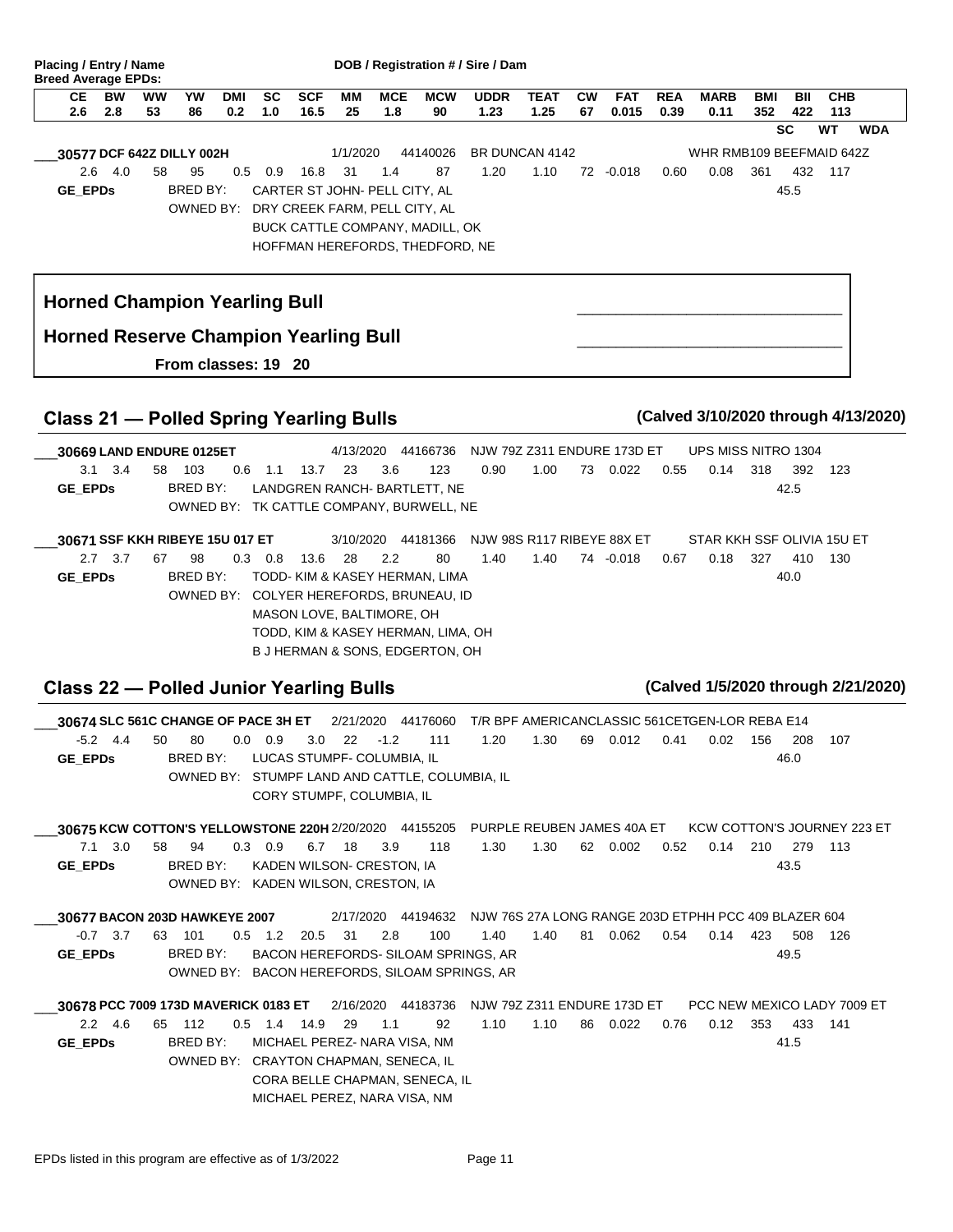| <b>MCE</b><br>CЕ<br><b>BW</b><br>ww<br>YW<br><b>SC</b><br><b>SCF</b><br>MМ<br><b>MCW</b><br><b>UDDR</b><br><b>CW</b><br><b>FAT</b><br><b>REA</b><br><b>MARB</b><br><b>CHB</b><br>DMI<br><b>TEAT</b><br>BMI<br>BII<br>2.6<br>53<br>0.2<br>1.0<br>16.5<br>25<br>1.23<br>1.25<br>67<br>0.015<br>352<br>422<br>113<br>2.8<br>86<br>1.8<br>90<br>0.39<br>0.11<br>SC<br>WT.<br>C DOUBLE YOUR MILES 6077 ET<br>SULL TCC MS HARLEY 322 ET<br>30680 GKB DOUBLE YOUR MILES 0422 ET 1/25/2020 44191997<br>$0.8$ 3.5<br>23<br>$-2.3$<br>1.40<br>1.30<br>51<br>74<br>$0.3 \quad 0.3$<br>14.5<br>85<br>70<br>0.002<br>0.56<br>0.03<br>318<br>378<br>103<br>BRED BY:<br>PIPER COLYER- BRUNEAU, ID<br>36.0<br>GE_EPDs<br>OWNED BY: GARY & KATHY BUCHHOLZ, WAXAHACHIE, TX<br>30672 BR GKB ANCHOR 0017<br>1/18/2020 44122325<br>BR CHARLES HUTTON 6033<br>BR VERA E024 ET<br>$-0.3$ 2.6<br>57<br>89<br>$0.4$ 1.7<br>24<br>$-0.1$<br>95<br>1.20<br>340<br>16.0<br>1.40<br>72 0.062<br>0.46<br>0.10<br>413<br>106<br>GE_EPDs<br>BRED BY:<br>BARBER RANCH- CHANNING, TX<br>45.0<br>OWNED BY: BARBER RANCH, CHANNING, TX<br>GKB HEREFORDS, WAXAHACHIE, TX<br>30684 C KEY WEST 0065<br>1/5/2020<br>44122894<br>C CJC BELLE HEIR ET<br>C BLACK HAWK LASS 8019<br>$7.3$ 1.2<br>68<br>99<br>37<br>3.9<br>1.40<br>1.50 100 -0.028<br>0.19<br>523<br>615<br>$0.5 \quad 1.0$<br>24.9<br>116<br>0.76<br>163<br>BRED BY:<br><b>GE_EPDs</b><br>COLYER HEREFORDS- BRUNEAU, ID<br>41.0<br>OWNED BY: ROGER H JENNINGS, PALMYRA, IL<br>COLYER HEREFORDS, BRUNEAU, ID<br><b>Polled Champion Yearling Bull</b><br><b>Polled Reserve Champion Yearling Bull</b><br>From classes: 21 22<br>(Calved 9/23/2019 through 12/3/2019)<br><b>Class 23 - Horned Senior Yearling Bulls</b><br>30578 OAKS GARRISON 9106ET<br>12/3/2019 44199660<br>UPS SENSATION 2296 ET<br>DPH 109 6129 GEISHA 701 ET<br>$7.1 \quad 2.1$<br>59<br>97<br>$0.1 \quad 1.3$<br>15.2<br>32<br>3.9<br>89<br>1.30<br>1.20<br>69<br>0.022<br>0.65<br>$-0.07$<br>336<br>397<br>107<br>GE_EPDs<br>BRED BY:<br>J BRODY ROGERS- HAMILTON, TX<br>44.0<br>OWNED BY: J BRODY ROGERS, HAMILTON, TX<br>HIDDEN OAKS RANCH, HAMILTON, TX<br>30579 T/R REVIVAL G509 ET<br>12/1/2019 44185269<br>BR NITRO AVENTUS 3116 ET<br>EF PURPLE ELSIE 123B ET<br>0.3 0.8 10.9 25 0.2 117<br>$-2.6$ 4.6 64 97<br>343 111<br>BRED BY:<br>T/R CATTLE COMPANY- GLENCOE, OK<br>42.5<br>OWNED BY: T/R CATTLE COMPANY, GLENCOE, OK<br>B&C STOCK OPTION 6026D ET<br>10/24/2019 44144557<br>B&C TOP DOM 6074D<br>30580 B&C TOP OPTION 987G<br>0.90<br>1.10<br>$-4.1$ 5.3<br>73<br>$-0.1$ 0.6 11.5 24<br>3.3<br>82<br>69 -0.038<br>0.16<br>298<br>360<br>48<br>0.65<br>130<br>BRED BY:<br>40.5<br><b>GE EPDs</b><br>B&C CATTLE CO- MIAMI, TX<br>OWNED BY: B&C CATTLE CO, MIAMI, TX<br>9/23/2019 44096141<br>CRR 719 CATAPULT 109<br>BR 124Y ALAINNA 4138<br>30581 BR S QUENTIN G032 ET<br>0.3 0.3 15.7 29 -1.4 | Placing / Entry / Name<br><b>Breed Average EPDs:</b> |    |    |  |  |    | DOB / Registration # / Sire / Dam |      |           |      |      |     |     |       |            |
|-------------------------------------------------------------------------------------------------------------------------------------------------------------------------------------------------------------------------------------------------------------------------------------------------------------------------------------------------------------------------------------------------------------------------------------------------------------------------------------------------------------------------------------------------------------------------------------------------------------------------------------------------------------------------------------------------------------------------------------------------------------------------------------------------------------------------------------------------------------------------------------------------------------------------------------------------------------------------------------------------------------------------------------------------------------------------------------------------------------------------------------------------------------------------------------------------------------------------------------------------------------------------------------------------------------------------------------------------------------------------------------------------------------------------------------------------------------------------------------------------------------------------------------------------------------------------------------------------------------------------------------------------------------------------------------------------------------------------------------------------------------------------------------------------------------------------------------------------------------------------------------------------------------------------------------------------------------------------------------------------------------------------------------------------------------------------------------------------------------------------------------------------------------------------------------------------------------------------------------------------------------------------------------------------------------------------------------------------------------------------------------------------------------------------------------------------------------------------------------------------------------------------------------------------------------------------------------------------------------------------------------------------------------------------------------------------------------------------------------------------------------------------------------------------------------------------------------------------------------------------------------------------------|------------------------------------------------------|----|----|--|--|----|-----------------------------------|------|-----------|------|------|-----|-----|-------|------------|
|                                                                                                                                                                                                                                                                                                                                                                                                                                                                                                                                                                                                                                                                                                                                                                                                                                                                                                                                                                                                                                                                                                                                                                                                                                                                                                                                                                                                                                                                                                                                                                                                                                                                                                                                                                                                                                                                                                                                                                                                                                                                                                                                                                                                                                                                                                                                                                                                                                                                                                                                                                                                                                                                                                                                                                                                                                                                                                       |                                                      |    |    |  |  |    |                                   |      |           |      |      |     |     |       |            |
|                                                                                                                                                                                                                                                                                                                                                                                                                                                                                                                                                                                                                                                                                                                                                                                                                                                                                                                                                                                                                                                                                                                                                                                                                                                                                                                                                                                                                                                                                                                                                                                                                                                                                                                                                                                                                                                                                                                                                                                                                                                                                                                                                                                                                                                                                                                                                                                                                                                                                                                                                                                                                                                                                                                                                                                                                                                                                                       |                                                      |    |    |  |  |    |                                   |      |           |      |      |     |     |       | <b>WDA</b> |
|                                                                                                                                                                                                                                                                                                                                                                                                                                                                                                                                                                                                                                                                                                                                                                                                                                                                                                                                                                                                                                                                                                                                                                                                                                                                                                                                                                                                                                                                                                                                                                                                                                                                                                                                                                                                                                                                                                                                                                                                                                                                                                                                                                                                                                                                                                                                                                                                                                                                                                                                                                                                                                                                                                                                                                                                                                                                                                       |                                                      |    |    |  |  |    |                                   |      |           |      |      |     |     |       |            |
|                                                                                                                                                                                                                                                                                                                                                                                                                                                                                                                                                                                                                                                                                                                                                                                                                                                                                                                                                                                                                                                                                                                                                                                                                                                                                                                                                                                                                                                                                                                                                                                                                                                                                                                                                                                                                                                                                                                                                                                                                                                                                                                                                                                                                                                                                                                                                                                                                                                                                                                                                                                                                                                                                                                                                                                                                                                                                                       |                                                      |    |    |  |  |    |                                   |      |           |      |      |     |     |       |            |
|                                                                                                                                                                                                                                                                                                                                                                                                                                                                                                                                                                                                                                                                                                                                                                                                                                                                                                                                                                                                                                                                                                                                                                                                                                                                                                                                                                                                                                                                                                                                                                                                                                                                                                                                                                                                                                                                                                                                                                                                                                                                                                                                                                                                                                                                                                                                                                                                                                                                                                                                                                                                                                                                                                                                                                                                                                                                                                       |                                                      |    |    |  |  |    |                                   |      |           |      |      |     |     |       |            |
|                                                                                                                                                                                                                                                                                                                                                                                                                                                                                                                                                                                                                                                                                                                                                                                                                                                                                                                                                                                                                                                                                                                                                                                                                                                                                                                                                                                                                                                                                                                                                                                                                                                                                                                                                                                                                                                                                                                                                                                                                                                                                                                                                                                                                                                                                                                                                                                                                                                                                                                                                                                                                                                                                                                                                                                                                                                                                                       |                                                      |    |    |  |  |    |                                   |      |           |      |      |     |     |       |            |
|                                                                                                                                                                                                                                                                                                                                                                                                                                                                                                                                                                                                                                                                                                                                                                                                                                                                                                                                                                                                                                                                                                                                                                                                                                                                                                                                                                                                                                                                                                                                                                                                                                                                                                                                                                                                                                                                                                                                                                                                                                                                                                                                                                                                                                                                                                                                                                                                                                                                                                                                                                                                                                                                                                                                                                                                                                                                                                       |                                                      |    |    |  |  |    |                                   |      |           |      |      |     |     |       |            |
|                                                                                                                                                                                                                                                                                                                                                                                                                                                                                                                                                                                                                                                                                                                                                                                                                                                                                                                                                                                                                                                                                                                                                                                                                                                                                                                                                                                                                                                                                                                                                                                                                                                                                                                                                                                                                                                                                                                                                                                                                                                                                                                                                                                                                                                                                                                                                                                                                                                                                                                                                                                                                                                                                                                                                                                                                                                                                                       |                                                      |    |    |  |  |    |                                   |      |           |      |      |     |     |       |            |
|                                                                                                                                                                                                                                                                                                                                                                                                                                                                                                                                                                                                                                                                                                                                                                                                                                                                                                                                                                                                                                                                                                                                                                                                                                                                                                                                                                                                                                                                                                                                                                                                                                                                                                                                                                                                                                                                                                                                                                                                                                                                                                                                                                                                                                                                                                                                                                                                                                                                                                                                                                                                                                                                                                                                                                                                                                                                                                       |                                                      |    |    |  |  |    |                                   |      |           |      |      |     |     |       |            |
|                                                                                                                                                                                                                                                                                                                                                                                                                                                                                                                                                                                                                                                                                                                                                                                                                                                                                                                                                                                                                                                                                                                                                                                                                                                                                                                                                                                                                                                                                                                                                                                                                                                                                                                                                                                                                                                                                                                                                                                                                                                                                                                                                                                                                                                                                                                                                                                                                                                                                                                                                                                                                                                                                                                                                                                                                                                                                                       |                                                      |    |    |  |  |    |                                   |      |           |      |      |     |     |       |            |
|                                                                                                                                                                                                                                                                                                                                                                                                                                                                                                                                                                                                                                                                                                                                                                                                                                                                                                                                                                                                                                                                                                                                                                                                                                                                                                                                                                                                                                                                                                                                                                                                                                                                                                                                                                                                                                                                                                                                                                                                                                                                                                                                                                                                                                                                                                                                                                                                                                                                                                                                                                                                                                                                                                                                                                                                                                                                                                       |                                                      |    |    |  |  |    |                                   |      |           |      |      |     |     |       |            |
|                                                                                                                                                                                                                                                                                                                                                                                                                                                                                                                                                                                                                                                                                                                                                                                                                                                                                                                                                                                                                                                                                                                                                                                                                                                                                                                                                                                                                                                                                                                                                                                                                                                                                                                                                                                                                                                                                                                                                                                                                                                                                                                                                                                                                                                                                                                                                                                                                                                                                                                                                                                                                                                                                                                                                                                                                                                                                                       |                                                      |    |    |  |  |    |                                   |      |           |      |      |     |     |       |            |
|                                                                                                                                                                                                                                                                                                                                                                                                                                                                                                                                                                                                                                                                                                                                                                                                                                                                                                                                                                                                                                                                                                                                                                                                                                                                                                                                                                                                                                                                                                                                                                                                                                                                                                                                                                                                                                                                                                                                                                                                                                                                                                                                                                                                                                                                                                                                                                                                                                                                                                                                                                                                                                                                                                                                                                                                                                                                                                       |                                                      |    |    |  |  |    |                                   |      |           |      |      |     |     |       |            |
|                                                                                                                                                                                                                                                                                                                                                                                                                                                                                                                                                                                                                                                                                                                                                                                                                                                                                                                                                                                                                                                                                                                                                                                                                                                                                                                                                                                                                                                                                                                                                                                                                                                                                                                                                                                                                                                                                                                                                                                                                                                                                                                                                                                                                                                                                                                                                                                                                                                                                                                                                                                                                                                                                                                                                                                                                                                                                                       |                                                      |    |    |  |  |    |                                   |      |           |      |      |     |     |       |            |
|                                                                                                                                                                                                                                                                                                                                                                                                                                                                                                                                                                                                                                                                                                                                                                                                                                                                                                                                                                                                                                                                                                                                                                                                                                                                                                                                                                                                                                                                                                                                                                                                                                                                                                                                                                                                                                                                                                                                                                                                                                                                                                                                                                                                                                                                                                                                                                                                                                                                                                                                                                                                                                                                                                                                                                                                                                                                                                       |                                                      |    |    |  |  |    |                                   |      |           |      |      |     |     |       |            |
|                                                                                                                                                                                                                                                                                                                                                                                                                                                                                                                                                                                                                                                                                                                                                                                                                                                                                                                                                                                                                                                                                                                                                                                                                                                                                                                                                                                                                                                                                                                                                                                                                                                                                                                                                                                                                                                                                                                                                                                                                                                                                                                                                                                                                                                                                                                                                                                                                                                                                                                                                                                                                                                                                                                                                                                                                                                                                                       |                                                      |    |    |  |  |    |                                   |      |           |      |      |     |     |       |            |
|                                                                                                                                                                                                                                                                                                                                                                                                                                                                                                                                                                                                                                                                                                                                                                                                                                                                                                                                                                                                                                                                                                                                                                                                                                                                                                                                                                                                                                                                                                                                                                                                                                                                                                                                                                                                                                                                                                                                                                                                                                                                                                                                                                                                                                                                                                                                                                                                                                                                                                                                                                                                                                                                                                                                                                                                                                                                                                       |                                                      |    |    |  |  |    |                                   |      |           |      |      |     |     |       |            |
|                                                                                                                                                                                                                                                                                                                                                                                                                                                                                                                                                                                                                                                                                                                                                                                                                                                                                                                                                                                                                                                                                                                                                                                                                                                                                                                                                                                                                                                                                                                                                                                                                                                                                                                                                                                                                                                                                                                                                                                                                                                                                                                                                                                                                                                                                                                                                                                                                                                                                                                                                                                                                                                                                                                                                                                                                                                                                                       |                                                      |    |    |  |  |    |                                   |      |           |      |      |     |     |       |            |
|                                                                                                                                                                                                                                                                                                                                                                                                                                                                                                                                                                                                                                                                                                                                                                                                                                                                                                                                                                                                                                                                                                                                                                                                                                                                                                                                                                                                                                                                                                                                                                                                                                                                                                                                                                                                                                                                                                                                                                                                                                                                                                                                                                                                                                                                                                                                                                                                                                                                                                                                                                                                                                                                                                                                                                                                                                                                                                       |                                                      |    |    |  |  |    |                                   |      |           |      |      |     |     |       |            |
|                                                                                                                                                                                                                                                                                                                                                                                                                                                                                                                                                                                                                                                                                                                                                                                                                                                                                                                                                                                                                                                                                                                                                                                                                                                                                                                                                                                                                                                                                                                                                                                                                                                                                                                                                                                                                                                                                                                                                                                                                                                                                                                                                                                                                                                                                                                                                                                                                                                                                                                                                                                                                                                                                                                                                                                                                                                                                                       |                                                      |    |    |  |  |    |                                   |      |           |      |      |     |     |       |            |
|                                                                                                                                                                                                                                                                                                                                                                                                                                                                                                                                                                                                                                                                                                                                                                                                                                                                                                                                                                                                                                                                                                                                                                                                                                                                                                                                                                                                                                                                                                                                                                                                                                                                                                                                                                                                                                                                                                                                                                                                                                                                                                                                                                                                                                                                                                                                                                                                                                                                                                                                                                                                                                                                                                                                                                                                                                                                                                       |                                                      |    |    |  |  |    |                                   |      |           |      |      |     |     |       |            |
|                                                                                                                                                                                                                                                                                                                                                                                                                                                                                                                                                                                                                                                                                                                                                                                                                                                                                                                                                                                                                                                                                                                                                                                                                                                                                                                                                                                                                                                                                                                                                                                                                                                                                                                                                                                                                                                                                                                                                                                                                                                                                                                                                                                                                                                                                                                                                                                                                                                                                                                                                                                                                                                                                                                                                                                                                                                                                                       |                                                      |    |    |  |  |    |                                   |      |           |      |      |     |     |       |            |
|                                                                                                                                                                                                                                                                                                                                                                                                                                                                                                                                                                                                                                                                                                                                                                                                                                                                                                                                                                                                                                                                                                                                                                                                                                                                                                                                                                                                                                                                                                                                                                                                                                                                                                                                                                                                                                                                                                                                                                                                                                                                                                                                                                                                                                                                                                                                                                                                                                                                                                                                                                                                                                                                                                                                                                                                                                                                                                       |                                                      |    |    |  |  |    |                                   |      |           |      |      |     |     |       |            |
|                                                                                                                                                                                                                                                                                                                                                                                                                                                                                                                                                                                                                                                                                                                                                                                                                                                                                                                                                                                                                                                                                                                                                                                                                                                                                                                                                                                                                                                                                                                                                                                                                                                                                                                                                                                                                                                                                                                                                                                                                                                                                                                                                                                                                                                                                                                                                                                                                                                                                                                                                                                                                                                                                                                                                                                                                                                                                                       |                                                      |    |    |  |  |    |                                   |      |           |      |      |     |     |       |            |
|                                                                                                                                                                                                                                                                                                                                                                                                                                                                                                                                                                                                                                                                                                                                                                                                                                                                                                                                                                                                                                                                                                                                                                                                                                                                                                                                                                                                                                                                                                                                                                                                                                                                                                                                                                                                                                                                                                                                                                                                                                                                                                                                                                                                                                                                                                                                                                                                                                                                                                                                                                                                                                                                                                                                                                                                                                                                                                       | $3.1 \quad 1.0$                                      | 55 | 90 |  |  | 75 | 1.30                              | 1.30 | 76  0.022 | 0.64 | 0.06 | 347 | 413 | - 120 |            |
| BRED BY:<br><b>GE EPDs</b><br>BARBER RANCH- CHANNING, TX<br>42.5<br>OWNED BY: BARBER RANCH, CHANNING, TX<br>SIDWELL HEREFORDS, CARR, CO                                                                                                                                                                                                                                                                                                                                                                                                                                                                                                                                                                                                                                                                                                                                                                                                                                                                                                                                                                                                                                                                                                                                                                                                                                                                                                                                                                                                                                                                                                                                                                                                                                                                                                                                                                                                                                                                                                                                                                                                                                                                                                                                                                                                                                                                                                                                                                                                                                                                                                                                                                                                                                                                                                                                                               |                                                      |    |    |  |  |    |                                   |      |           |      |      |     |     |       |            |
| (Calved 1/22/2019 through 6/6/2019)<br>Class 24 - Horned Two-Year-Old Bulls                                                                                                                                                                                                                                                                                                                                                                                                                                                                                                                                                                                                                                                                                                                                                                                                                                                                                                                                                                                                                                                                                                                                                                                                                                                                                                                                                                                                                                                                                                                                                                                                                                                                                                                                                                                                                                                                                                                                                                                                                                                                                                                                                                                                                                                                                                                                                                                                                                                                                                                                                                                                                                                                                                                                                                                                                           |                                                      |    |    |  |  |    |                                   |      |           |      |      |     |     |       |            |

-0.038 246 0.64 -0.02 305 111 **30687 BS E13 7210 EXTRA MILE G3** 6/6/2019 44036876 CJC 906 2103 MILE HIGH E13ET \_\_\_ CH MS 9127 KENNEDY 7210 ET 5.4 59 96 28 -1.2 0.3 0.5 8.7 1.1 109 1.10 1.10 70 BRED BY: LAURA ANN SHEPHARD- ARAPAHO, OK 42.0 OWNED BY: LAURA ANN SHEPHARD, ARAPAHO, OK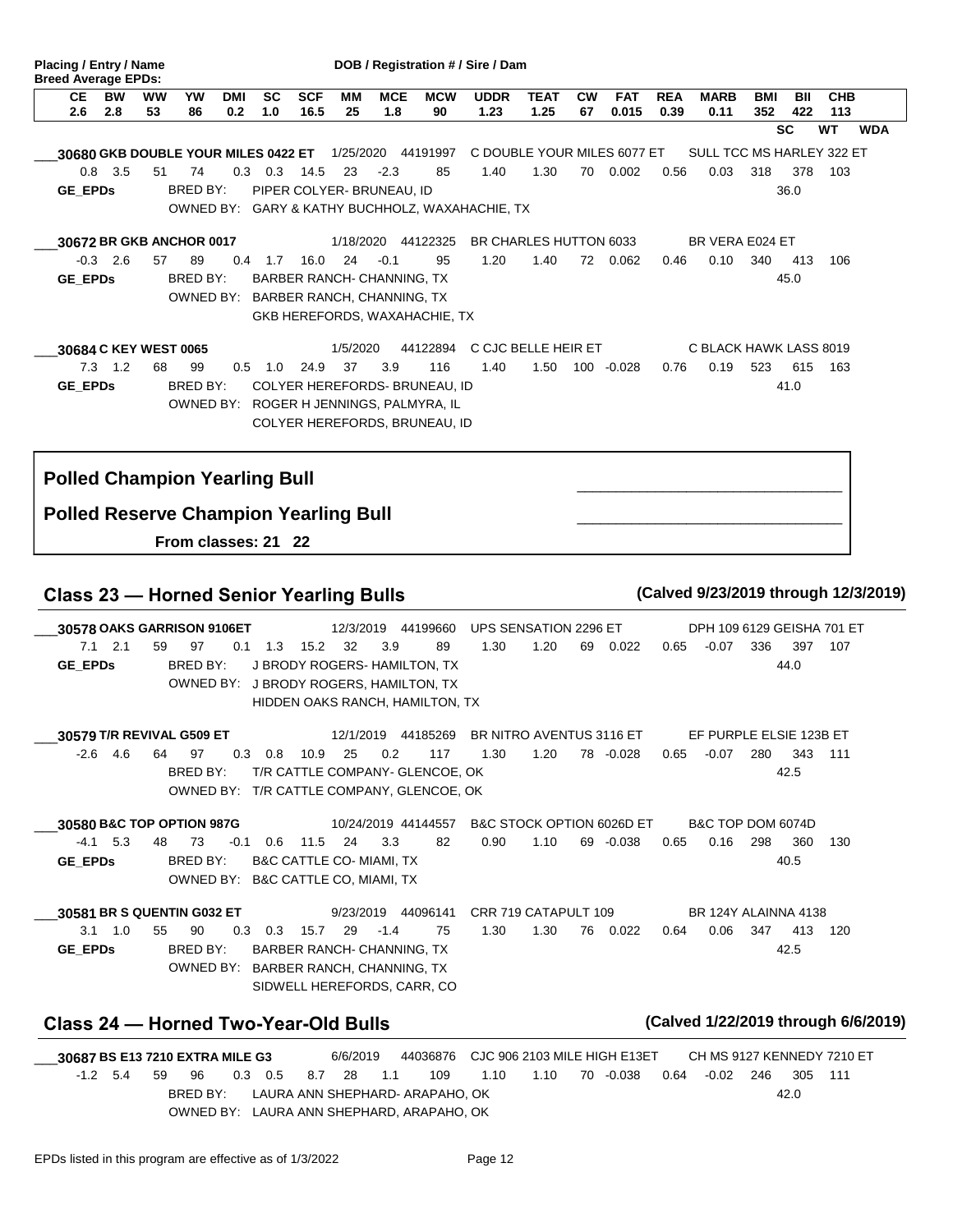| 2.6     | BW<br>2.8                          | <b>WW</b><br>53 | YW<br>86 | DMI<br>0.2 | <b>SC</b><br>1.0 | <b>SCF</b><br>16.5 | MМ<br>25        | <b>MCE</b><br>1.8 | <b>MCW</b><br>90               | <b>UDDR</b><br>1.23                                                                             | <b>TEAT</b><br>1.25 | <b>CW</b><br>67 | <b>FAT</b><br>0.015 | <b>REA</b><br>0.39 | <b>MARB</b><br>0.11              | BMI<br>352 | BII<br>422 | <b>CHB</b><br>113 |
|---------|------------------------------------|-----------------|----------|------------|------------------|--------------------|-----------------|-------------------|--------------------------------|-------------------------------------------------------------------------------------------------|---------------------|-----------------|---------------------|--------------------|----------------------------------|------------|------------|-------------------|
|         |                                    |                 |          |            |                  |                    |                 |                   |                                |                                                                                                 |                     |                 |                     |                    |                                  | <b>SC</b>  |            | WT<br><b>WDA</b>  |
|         | 30582 RW KLD KID ROCK 2296 9038 ET |                 |          |            |                  |                    | 4/15/2019       |                   | 44047452                       | UPS SENSATION 2296 ET                                                                           |                     |                 |                     |                    | RW MINDY 3078 6096               |            |            |                   |
| 1.5     | 3.7                                | 53              | 82       | 0.1        | 0.6              | 11.3               | 28              | 3.2               | 106                            | 1.40                                                                                            | 1.30                | 64              | -0.028              | 0.48               | 0.01                             | 276        | 334        | 104               |
| GE_EPDs |                                    |                 | BRED BY: |            |                  |                    |                 |                   | BLANE WARNKEN- SCHULENBURG, TX | OWNED BY: ROCKIN W POLLED HEREFORDS, SCHULENBURG, TX<br>SEMBERA CATTLE COMPANY, SCHULENBURG, TX |                     |                 |                     |                    |                                  |            | 43.0       |                   |
|         |                                    |                 |          |            |                  |                    |                 |                   |                                |                                                                                                 |                     |                 |                     |                    |                                  |            |            |                   |
| $-5.7$  | 30583 TVF ROBIN HOOD 1G<br>5.0     | 52              | 93       | $-0.3$     | 0.6              | 14.1               | 1/22/2019<br>30 | $-9.1$            | 43998019<br>92                 | H WCC/WB 668 WYARNO 9500 ET<br>1.10                                                             | 1.00                | 68              | $-0.008$            | 0.53               | <b>TVF LILIANA 5C</b><br>$-0.04$ | 330        | 385        | 119               |

## **Horned Reserve Champion Senior Bull**

**From classes: 23 24** 

## **Class 25 — Polled Senior Yearling Bulls (Calved 9/1/2019 through 9/1/2019)**

1.1 3.6 54 91 0.1 0.6 9.9 21 2.0 84 1.10 1.10 67 0.002 **30685 SVS FARRAGUT 1902** 9/1/2019 44070559 CS BOOMER 29F \_\_\_ 1.1 3.6 54 91 0.1 0.6 9.9 21 BRED BY: STEPHEN V SPARKS- CHOCTAW, OK 255 0.62 -0.01 312 109 39.0 MCS A7 GUINEVERE 1715 OWNED BY: STEPHEN V SPARKS, CHOCTAW, OK

1.40 86 0.022 **30686 B 6077 GETTYSBURG 9239 ET** 9/1/2019 44167450 C DOUBLE YOUR MILES 6077 ET 4.2 61 87 31 -0.4 -0.1 0.8 21.0 -2.1 65 1.40 1.40 86  $\overline{\phantom{a}}$ **GE\_EPDs** BRED BY: COLYER HEREFORDS- BRUNEAU, ID 442 0.68 0.00 515 131 40.0 C 812U MISS MILES 4196 ET OWNED BY: BOWLING HEREFORDS, NEWKIRK, OK

## **Class 26 — Polled Two-Year-Old Bulls (Calved 3/25/2019 through 3/25/2019)**

0.032 378 0.42 0.22 460 130 **30689 SVS HOPALONG CASSIDY 1901** 3/25/2019 44003134 /S MANDATE 66589 ET 1.1 57 92 25 3.6 0.2 1.1 17.3 0.7 119 1.20 1.20 72  $\overline{\phantom{a}}$ BRED BY: STEPHEN V SPARKS- CHOCTAW, OK 43.0 MCS 9500 TWO TIMIN 1705 ET OWNED BY: STEPHEN V SPARKS, CHOCTAW, OK

## **Polled Champion Senior Bull**

٦

#### **Polled Reserve Champion Senior Bull**

**From classes: 25 26** 

\_\_\_\_\_\_\_\_\_\_\_\_\_\_\_\_\_\_\_\_\_\_\_\_\_\_\_\_\_\_\_\_\_\_

\_\_\_\_\_\_\_\_\_\_\_\_\_\_\_\_\_\_\_\_\_\_\_\_\_\_\_\_\_\_\_\_\_\_

\_\_\_\_\_\_\_\_\_\_\_\_\_\_\_\_\_\_\_\_\_\_\_\_\_\_\_\_\_\_\_\_\_\_